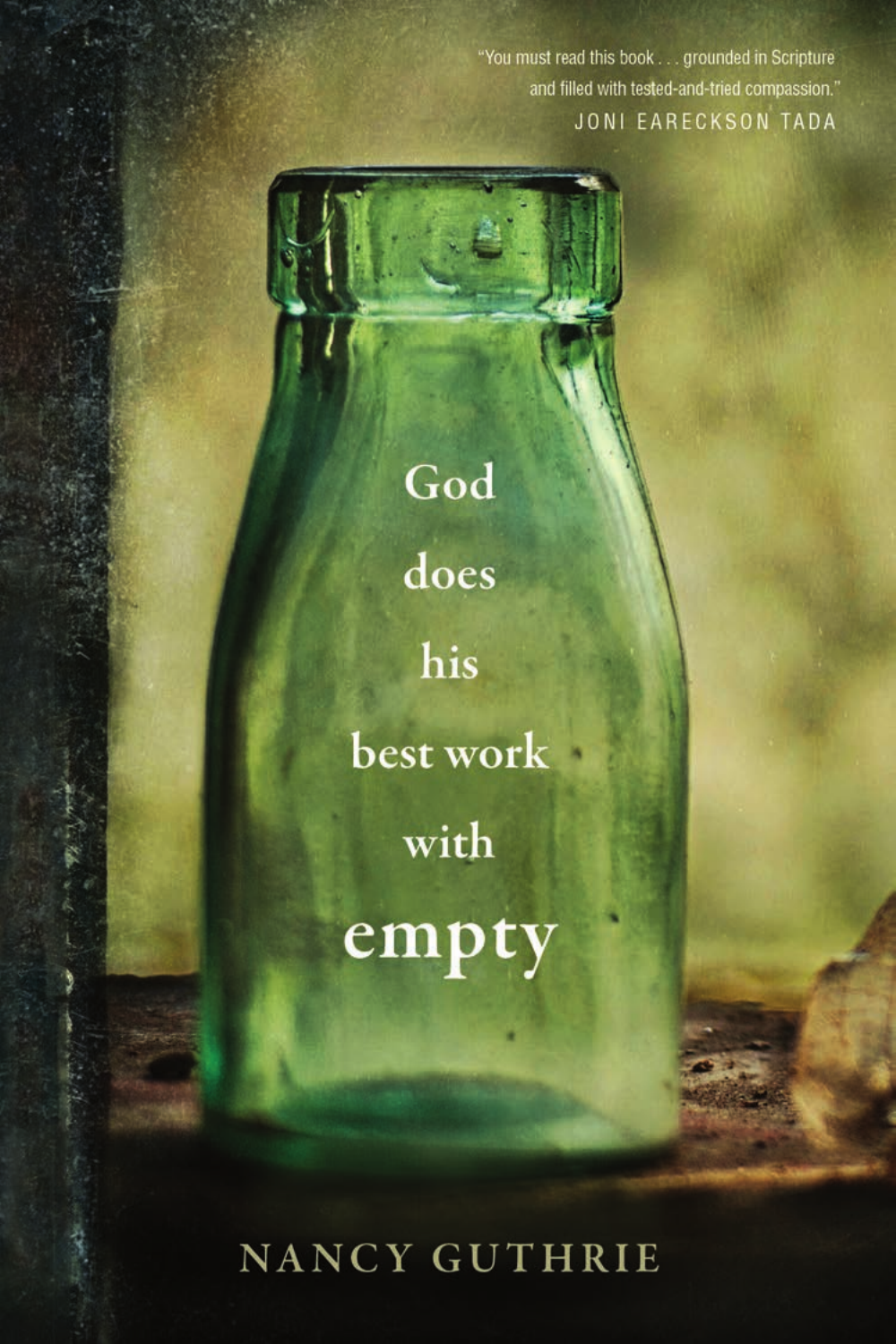You *must* read this book. Too many people around you are grieving hard yet are clueless as to how to fill the emptiness. Be warned: This impossibly personal work treads on delicate territory (Who among us is an expert in helping the anguished deal well with loss?). Take heart, though; you have a seasoned, skilled guide in Nancy Guthrie. She has ingested the bitter bread of loss, which makes her counsel wise, wonderful, and best of all, *authentic*. In *God Does His Best Work with Empty*, my treasured friend shares insights that are grounded in Scripture and filled with tested-and-tried-compassion. Best of all, she knows Jesus well and understands how to gently point hurting people his way. So read it. And let its wisdom push you out into a hurting world where only Christ can fill those who are empty.

**JONI EARECKSON TADA,** Joni and Friends International Disability Center

Nancy's writing is like a familiar pair of hands tenderly taking hold of our faces and an empathetic set of eyes, locking with ours to remind us of what has never stopped being true. Her words do the important work of acknowledging our ache, then lifting our gaze to the cross and the hope of eternity it secures for us. This book does that work patiently, thoughtfully, and expertly.

**RAECHEL MYERS,** cofounder of She Reads Truth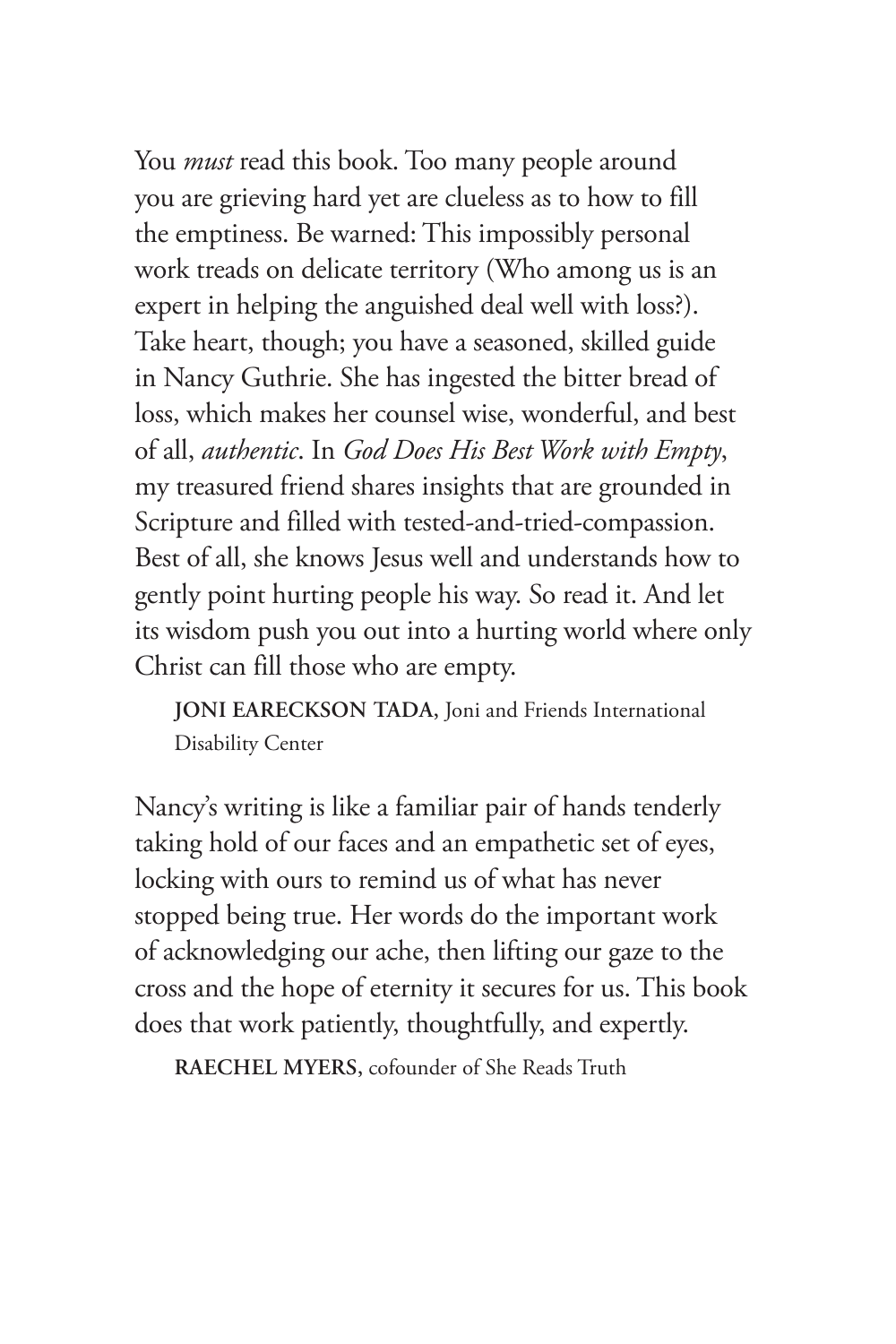Nancy Guthrie is one of my favorite writers, not least of all because she's saturated with God's Word. She affirms Jesus without ever offering cheap "get-on-with-it" advice that is code for "stop grieving, it makes us uncomfortable." With honesty and transparency, Nancy affirms gospel truth that encourages, corrects, and empowers us to embrace the blood-bought goodness and joy of Jesus. This is a terrific book.

**RANDY ALCORN,** author of *Heaven*, *If God is Good*, and *Giving Is the Good Life*

Nancy Guthrie is always a source of sound wisdom for me, and *God Does His Best Work with Empty* is no different. Offering deep sympathy and life-giving hope, this book will strengthen your heart in the weary places and point you to the joy and promise of being filled by Christ.

**LAURA WIFLER,** cofounder of Risen Motherhood; podcaster; coauthor of *Risen Motherhood: Gospel Hope for Everyday Moments*

I noticed while reading through the Bible one year that God frequently used women's barren, empty wombs to bring timely deliverance to his people. After reading this book, I now know why: God does his best work with empty vessels! In a world of clichés and pat answers to real problems, Nancy Guthrie speaks divine truth, explaining not only *why* God uses emptiness but *how*. Finally—a Scripture-based explanation that causes me first to think, then to worship our ever-filling God! The prayer at the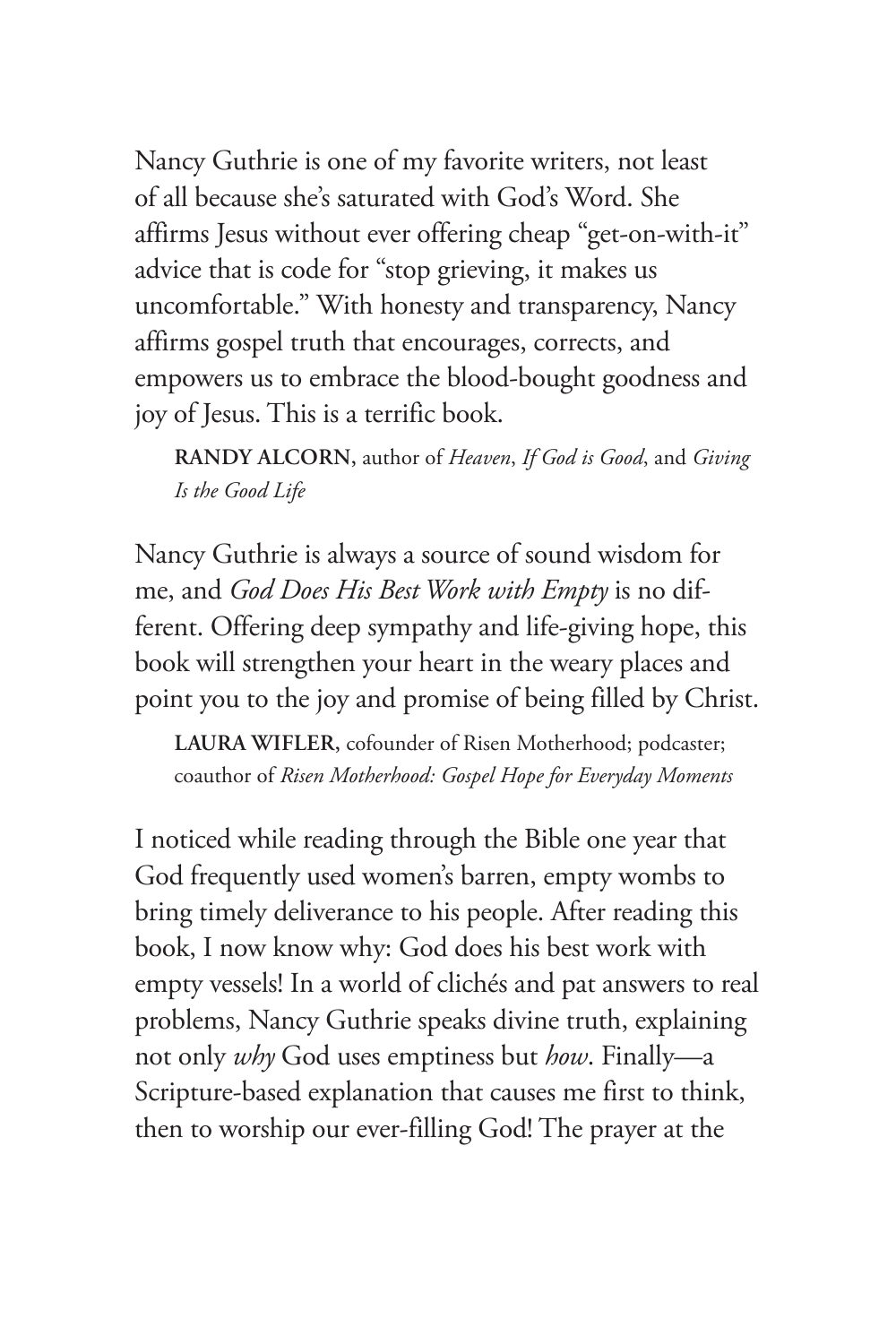conclusion of the book is something I personally plan to incorporate in my own journey moving forward. We all experience *empty* somewhere in our lives, and this book has helped me know how to fill it. Thank you, thank you for this biblical solution to emptiness!

**DAVID ARTHUR,** CEO and President, Precept Ministries

We all want to be skilled in connecting what we feel with what God says. We certainly can feel empty; the challenge is to hear God speak in Scripture to this emptiness and to hear him speak often, with characteristic gentleness and the element of surprise and newness. Nancy is, I think, the perfect person to make those connections for us.

**ED WELCH,** counselor and senior faculty, CCEF

*Empty* is a feeling we all experience in life. When the well runs dry, how we fill it up makes all the difference in the world. Some turn to alcohol, drugs, and personal ambition to numb the pain of loss and despair. But none of those provide us with what we need most—a *real* solution. In this book you won't find sugary platitudes or shallow pick-me-ups. You will find answers and see what we've all come to expect from Nancy Guthrie. She can relate to you, she can understand you, and she can help you. In your greatest pain, you can find a greater purpose.

**COSTI W. HINN,** pastor and author of *God, Greed, and the (Prosperity) Gospel*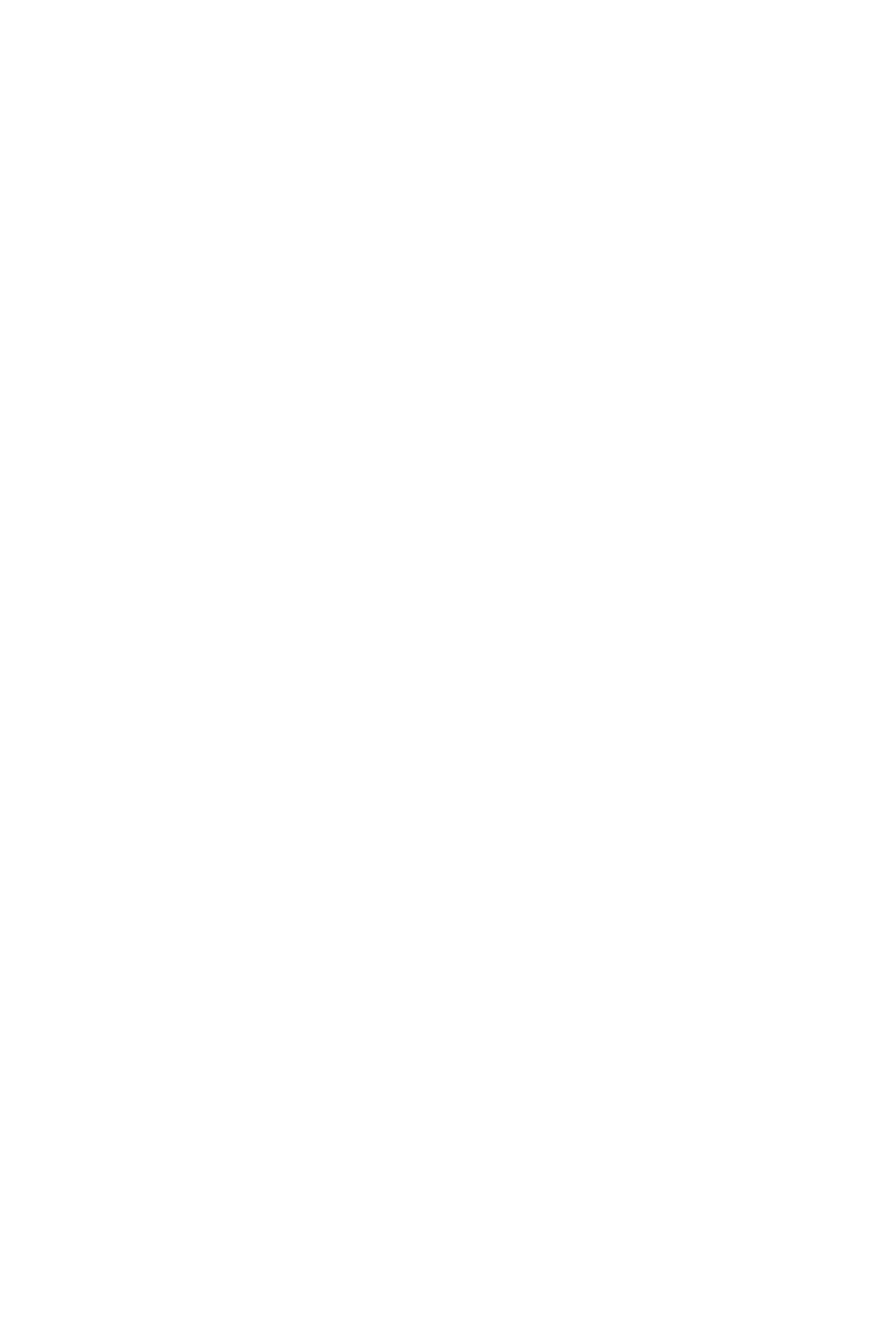God Does His Best Work with Empty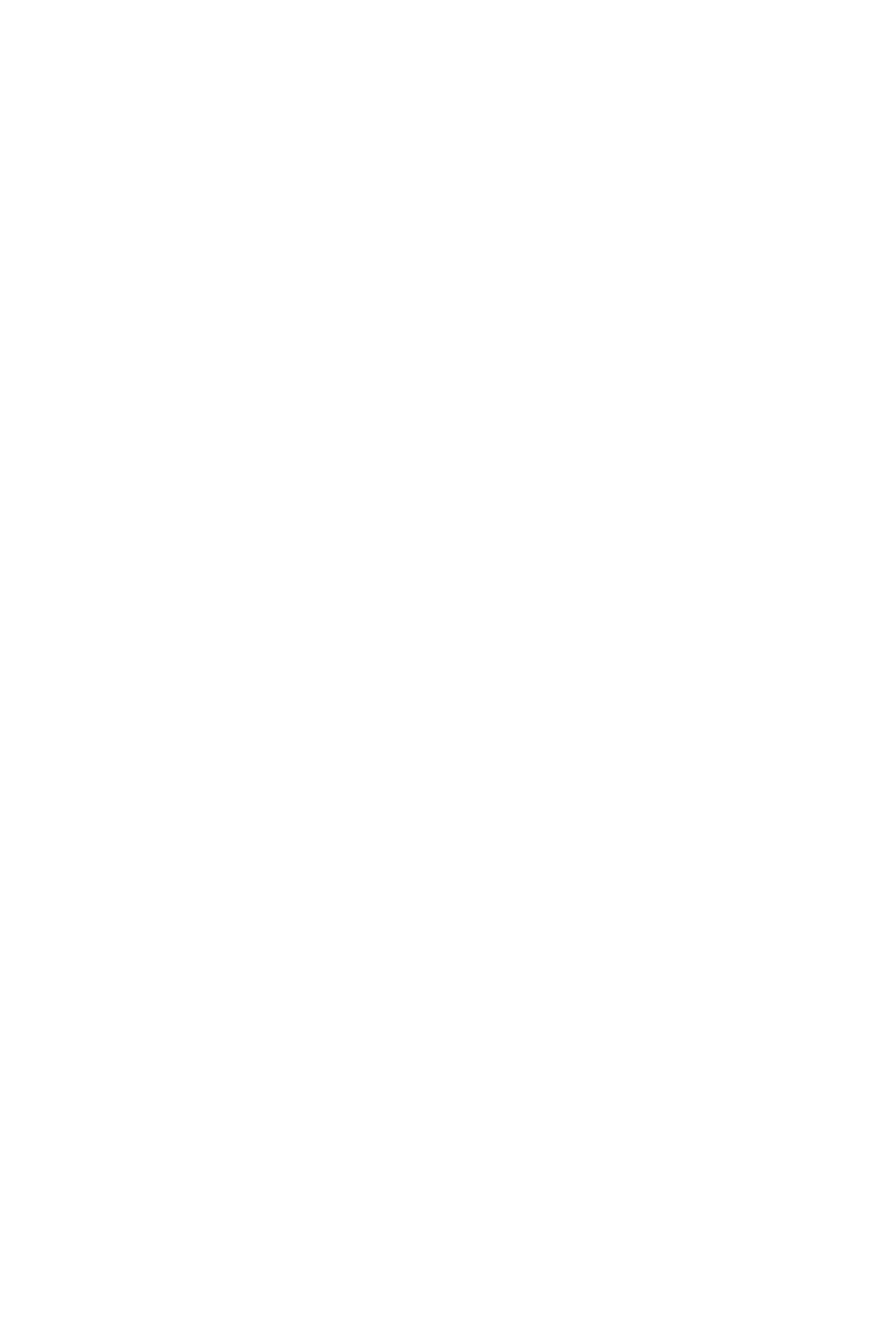God does his best work with empty

# **NANCY GUTHRIE**



The Tyndale nonfiction imprint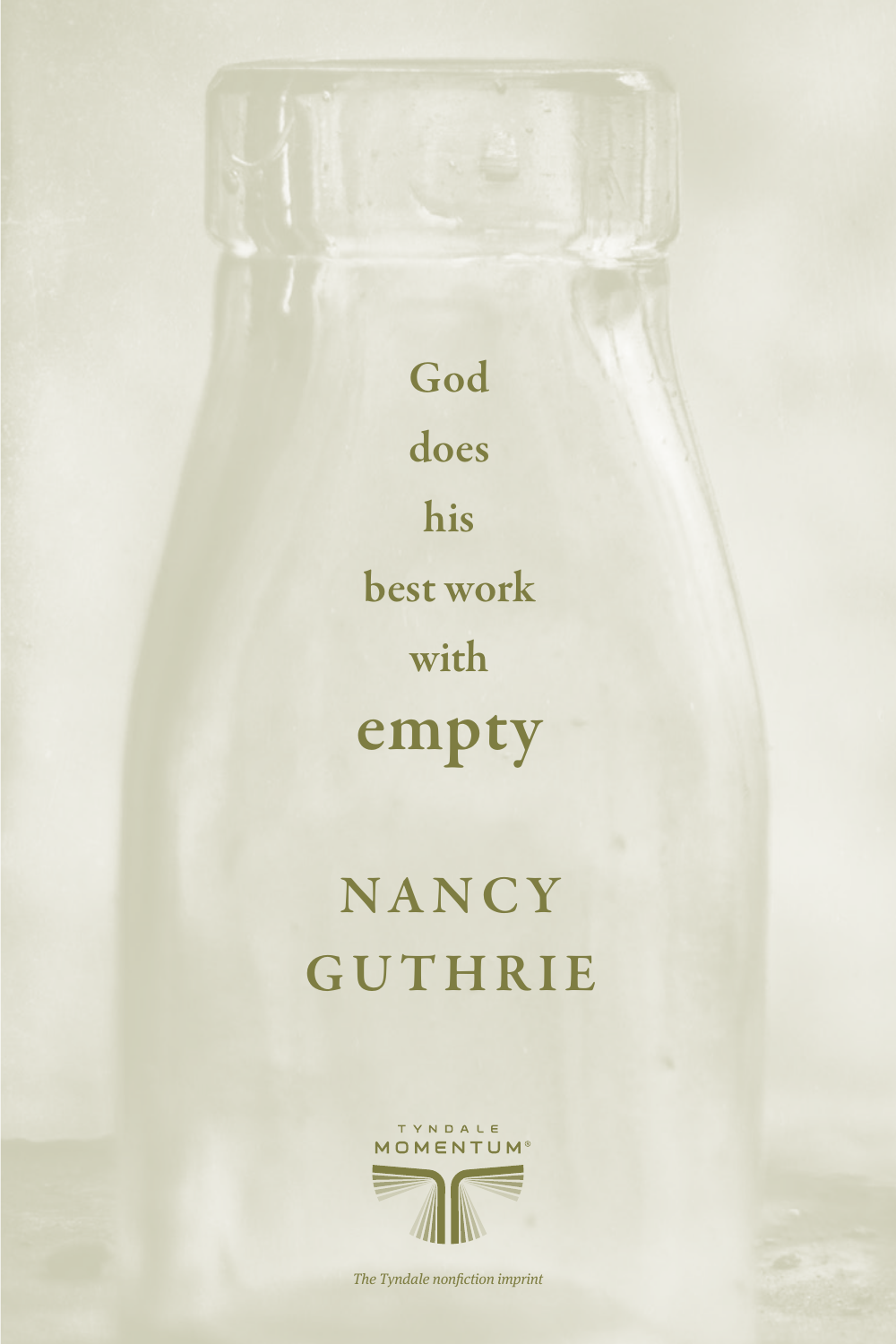Visit Tyndale online at tyndale.com.

Visit Tyndale Momentum online at tyndalemomentum.com.

*TYNDALE*, *Tyndale Momentum*, and Tyndale's quill logo are registered trademarks of Tyndale House Publishers. The Tyndale Momentum logo is a trademark of Tyndale House Publishers. Tyndale Momentum is the nonfiction imprint of Tyndale House Publishers, Carol Stream, Illinois.

*God Does His Best Work with Empty*

Copyright © 2020 by Nancy Guthrie. All rights reserved.

Cover photograph of old bottle copyright © Jill Ferry/Getty Images. All rights reserved.

Author photo taken by Eric Brown, copyright © 2018. All rights reserved.

Designed by Ron C. Kaufmann

Unless otherwise indicated, all Scripture quotations are taken from the Holy Bible, *New Living Translation*, copyright © 1996, 2004, 2015 by Tyndale House Foundation. Used by permission of Tyndale House Publishers, Carol Stream, Illinois 60188. All rights reserved.

Scripture quotations marked ESV are from the ESV® Bible (The Holy Bible, English Standard Version®), copyright © 2001 by Crossway, a publishing ministry of Good News Publishers. Used by permission. All rights reserved.

Scripture quotations marked KJV are taken from the *Holy Bible*, King James Version.

Scripture quotations marked NASB are taken from the New American Standard Bible,® copyright © 1960, 1962, 1963, 1968, 1971, 1972, 1973, 1975, 1977, 1995 by The Lockman Foundation. Used by permission.

Scripture quotations marked NIV are taken from the Holy Bible, *New International Version*,® *NIV*.® Copyright © 1973, 1978, 1984, 2011 by Biblica, Inc.® Used by permission. All rights reserved worldwide.

For information about special discounts for bulk purchases, please contact Tyndale House Publishers at csresponse@tyndale.com, or call 1-800-323-9400.

ISBN 978-1-4964-3969-7

Printed in China

|  | 26 25 24 23 22 21 20 |  |  |
|--|----------------------|--|--|
|  | 7 6 5 4 3 2 1        |  |  |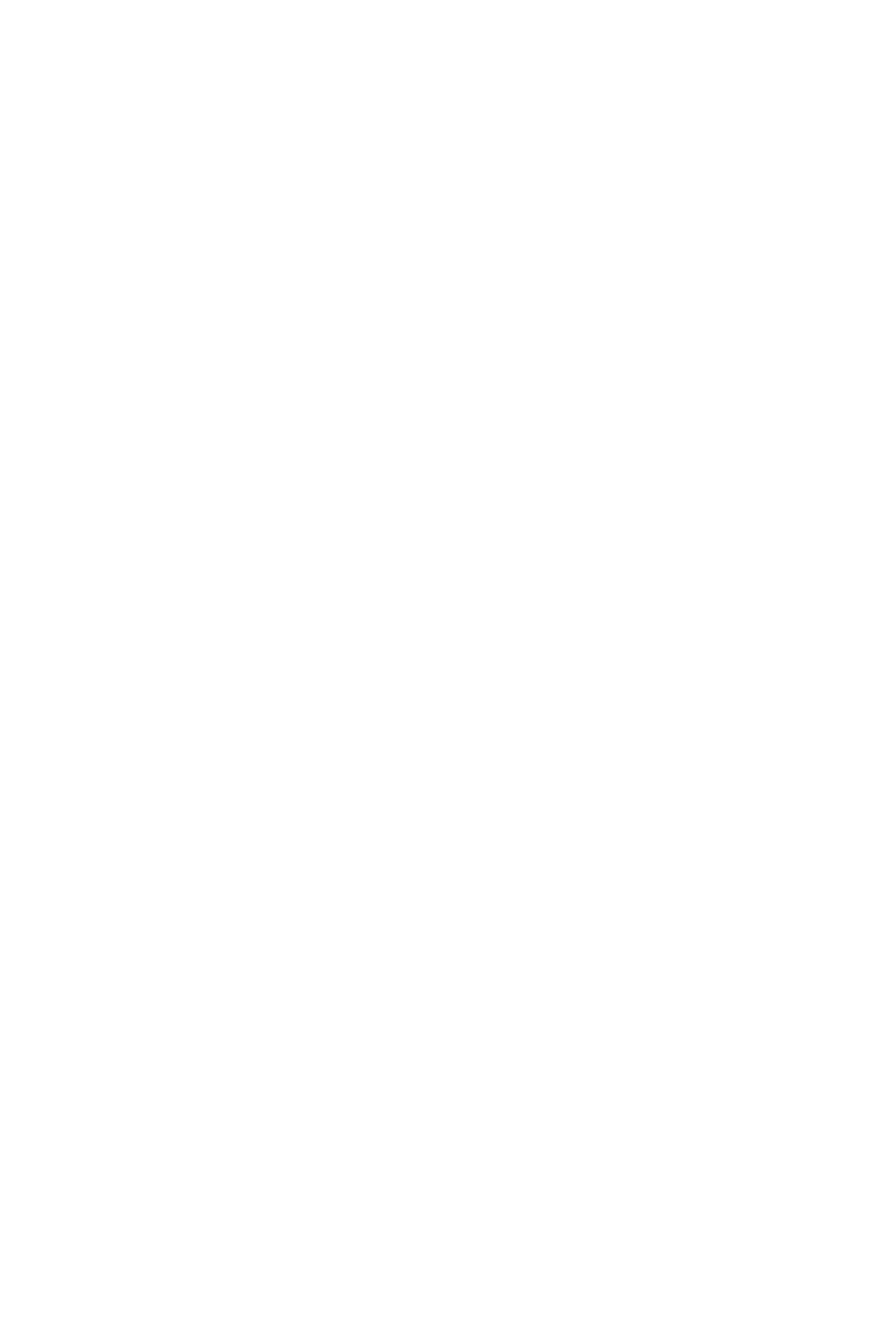### TABLE OF CONTENTS

| Introduction                                                         | $\boldsymbol{I}$ |
|----------------------------------------------------------------------|------------------|
| I. A STRONG CRAVING<br>God Fills Our Emptiness with His Provision    | $I\bar{3}$       |
| 2. A TENT AT THE CENTER<br>God Fills Our Emptiness with His Presence | 37               |
| 3. A DESPERATE NEED<br>God Fills Our Emptiness with His Grace        | 57               |
| 4. A ROYAL TABLE<br>God Fills Our Emptiness with His Kindness        | 79               |
| 5. AN UNQUENCHABLE THIRST<br>God Fills Our Emptiness with His Life   | 97               |
| 6. A VANISHING BREATH<br>God Fills Our Emptiness with Meaning        | II7              |
| 7. A TREMBLING TRUST<br>God Fills Our Emptiness with Faith           | I43              |
| 8. A HIDDEN TREASURE<br>God Fills Our Emptiness with Joy             | 163              |
| Conclusion: A Prayer for Filling                                     | 187              |
| Bibliography                                                         | 195              |
| About the Author                                                     | 199              |
| <b>Notes</b>                                                         | 20I              |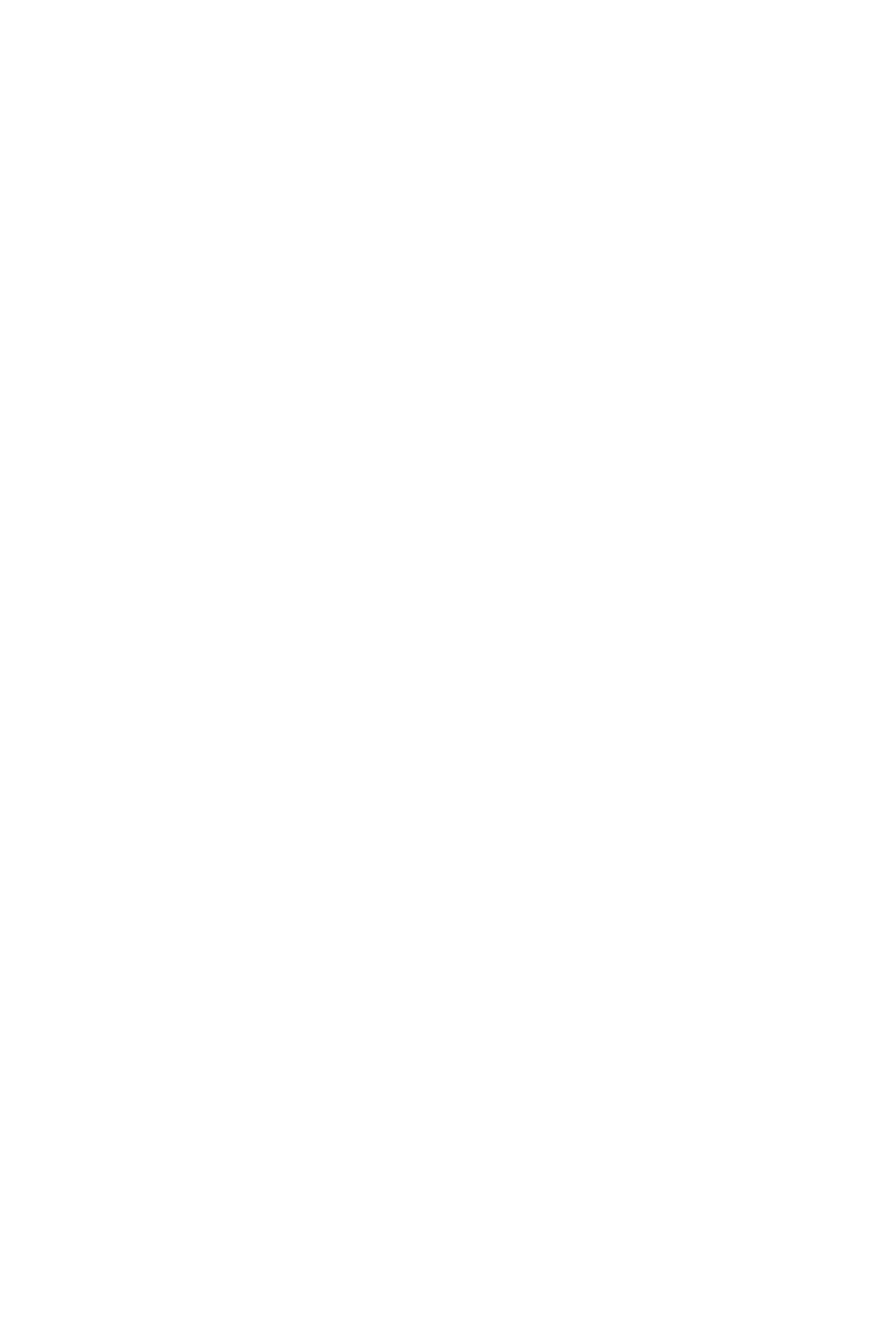#### <span id="page-12-0"></span>INTRODUCTION

**"That's me!** That's my life. I feel so empty," my friend Julie said when I told her the title of the book I was working on, the book you now hold in your hands. She and her husband, both newly retired, their children far away, were struggling to figure out how to fill not just the hours in the day but the holes in their hearts. But her response to the title wasn't unique. Whenever I told people what I was working on, the most common response was a knowing, low-pitched "Mmmm."

The reality of emptiness seems to resonate.

I know it resonates with me. And I'm somewhat embarrassed to admit it because my life has been and is now filled with so much goodness. I have a multitude of reasons to be perfectly happy and completely satisfied. And yet . . .

I have often found myself fighting off a sense of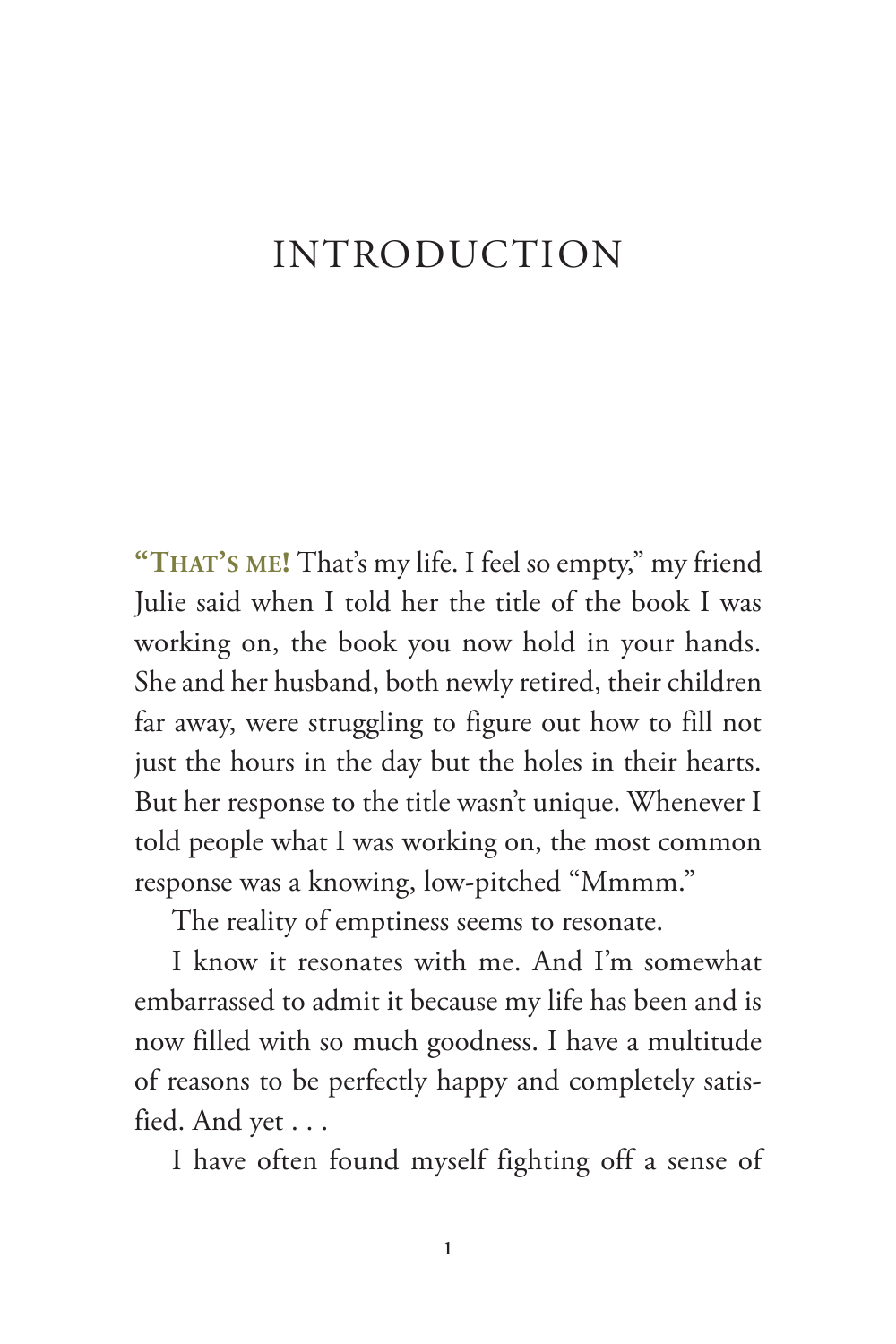emptiness, or perhaps more accurately, wallowing in a wave of emptiness. Sometimes I feel as if there is a bottomless pit inside of me that no amount of entertainment, affirmation, or accumulation can fill. I'm ashamed of how envious I can be of what someone else has or does when I have so much and get to do so much. I've often wondered how I can feel empty immediately after accomplishing something I've worked hard for or while I'm still on the vacation I've dreamed of. I've wondered how I can feel lonely in a room full of interesting people or in a marriage to a wonderful man. I've wondered how it is that I can so quickly descend from thrilling satisfaction into nagging dissatisfaction after an expensive purchase, a successful event, or a soughtafter experience.

But I do.

Of course, nothing has led to a profound sense of emptiness like the losses of two of my children—my daughter, Hope, and later my son, Gabriel, who both died due to a rare metabolic disorder.<sup>1</sup> I remember early on in my grief after Hope's death, driving down Hillsboro Road, looking over at the empty seat beside me and tearfully saying out loud to myself, "There is supposed to be a toddler in a car seat over there. She should be here." But there was just an empty space. In those days I was constantly confronted by an empty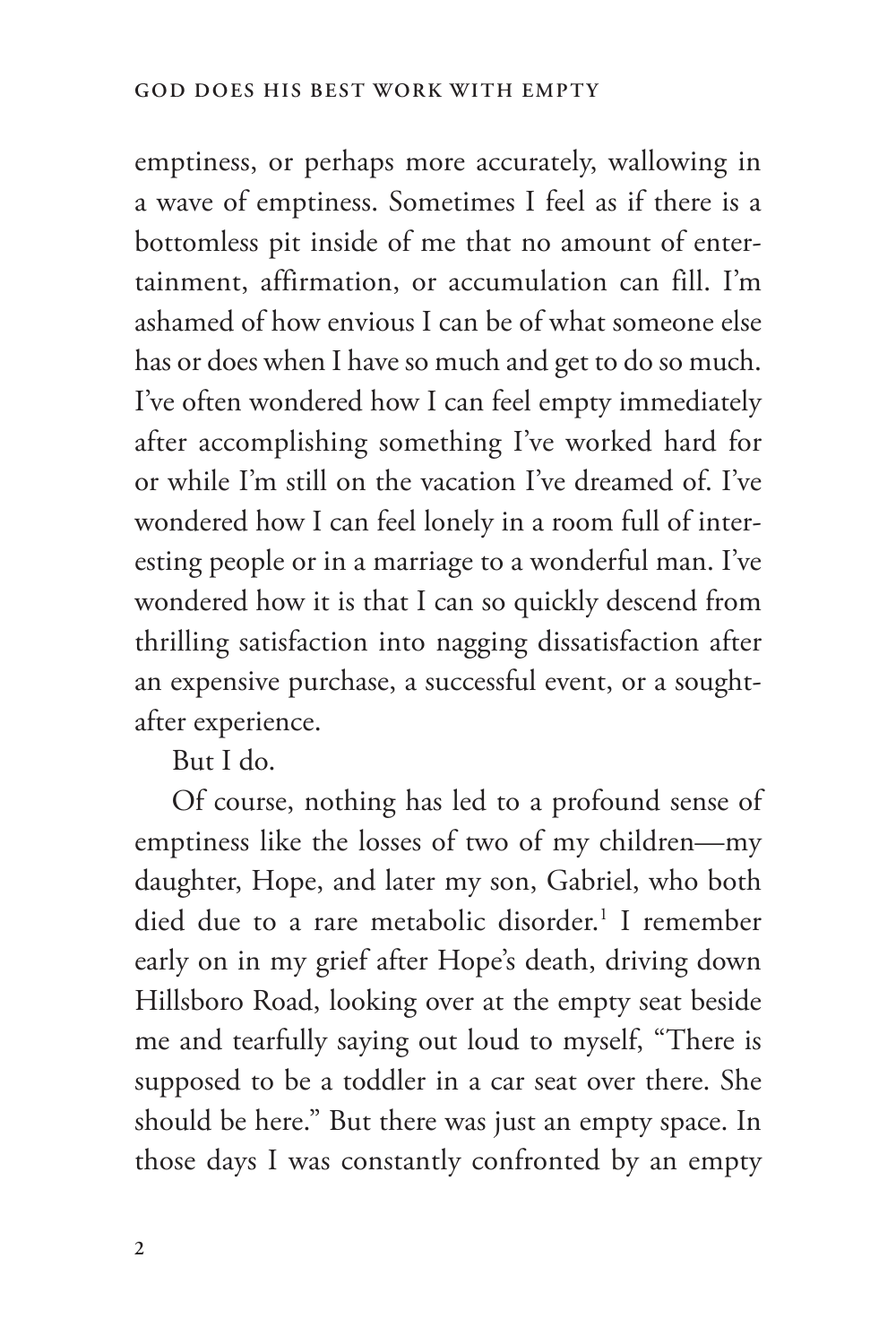bedroom at our house, an empty place at the table, an empty place in the family photo, and a huge empty place in my plans for my family and for my life. Over the years since then, the shape and size of that emptiness have changed. But it is still there.

Maybe you can relate. Perhaps you've picked up this book because "empty" is the best way you know how to describe the reality of your life.

Perhaps it is emptiness brought about by loss—the loss of a job, the loss of someone you loved, the loss of a sense of purpose or significance. Or perhaps the emptiness in your life is punctuated not by what once was but by what has never been. You've never been able to establish and maintain the kinds of relationships you've longed for. Maybe there has never been a ring on your finger or a child in your home, or you've never had the title by your name that you hoped for or the level of lifestyle you've dreamed of. The dreams that you have often sought to downplay, for fear that somehow saying them out loud would serve to crush them and thereby crush you, seem to be out of range or the realm of possibility now.

Or perhaps you can't pinpoint exactly why it is you have this sense of emptiness. You realize that in comparison with so many others around you, you have it good. Yet your soul harbors a persistent sense

**3**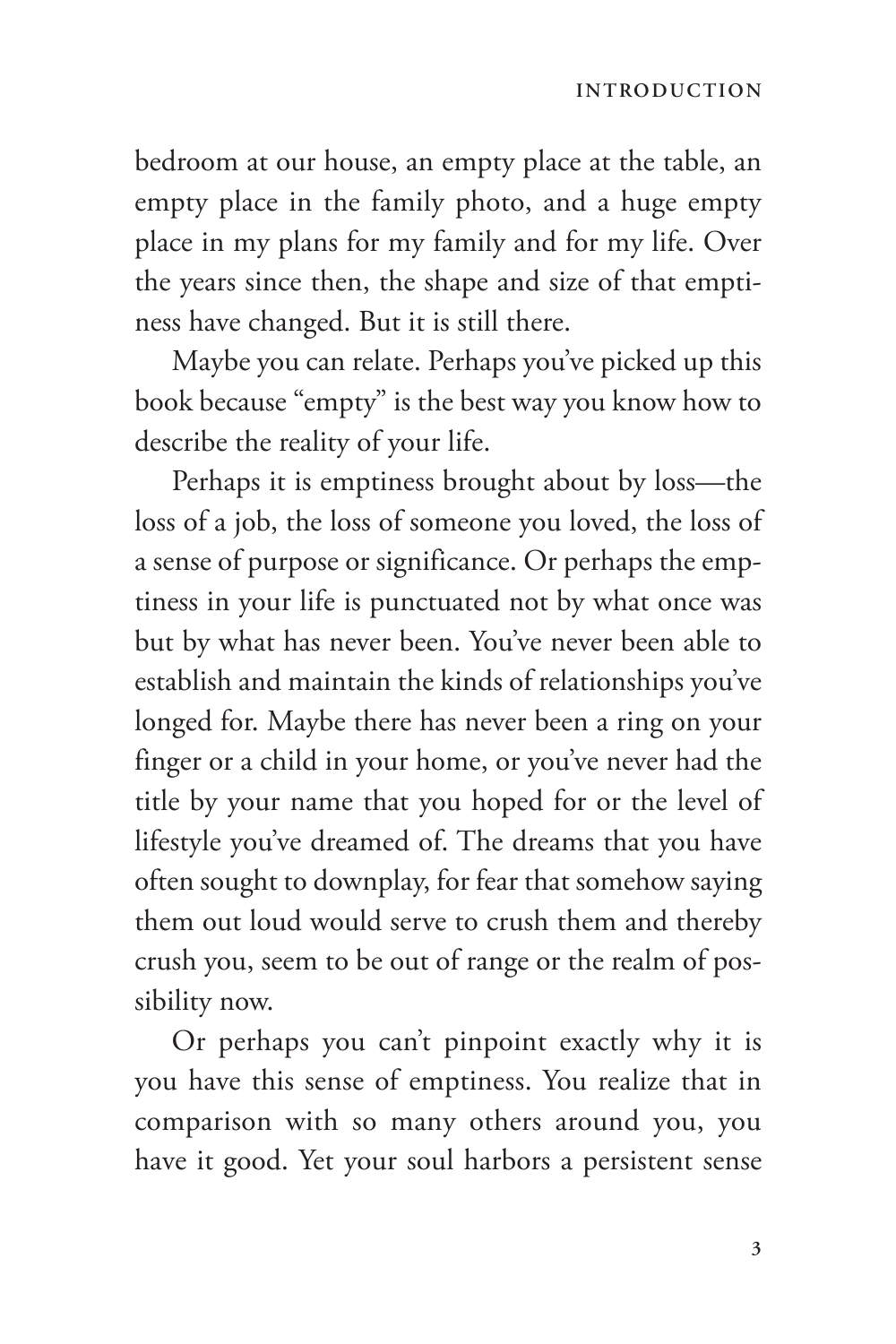of disappointment and discontent. It sometimes seems as if the lives of nearly everyone around you are full of purpose and meaning, life and love, fun times and future plans, which magnifies the emptiness in your life.

Sometimes your sense of emptiness haunts you as an undefined yet relentless ache. At other times it overwhelms you as an undeniable agony.It is amazing to me how heavy the weight of emptiness can feel, how much room emptiness can take up in our souls, how much pain can be caused by something that isn't even there.

You may have come to see your emptiness as your *greatest problem*, but I hope to convince you that when God sees the emptiness in your life, he sees it

*God does his best work with empty, as by his Spirit he fills it with himself.* as his *greatest opportunity*. In fact, throughout the chapters of this book, we're going to see that emptiness has never been, and never will be, a problem to God. Rather, we're going to see again and again throughout the story the Bible tells us that God does

his best work with empty, as by his Spirit he fills it with himself.2

This is good news—but I understand that it may not sound good to you. For some of you, this may sound like a spiritual sales pitch for something that doesn't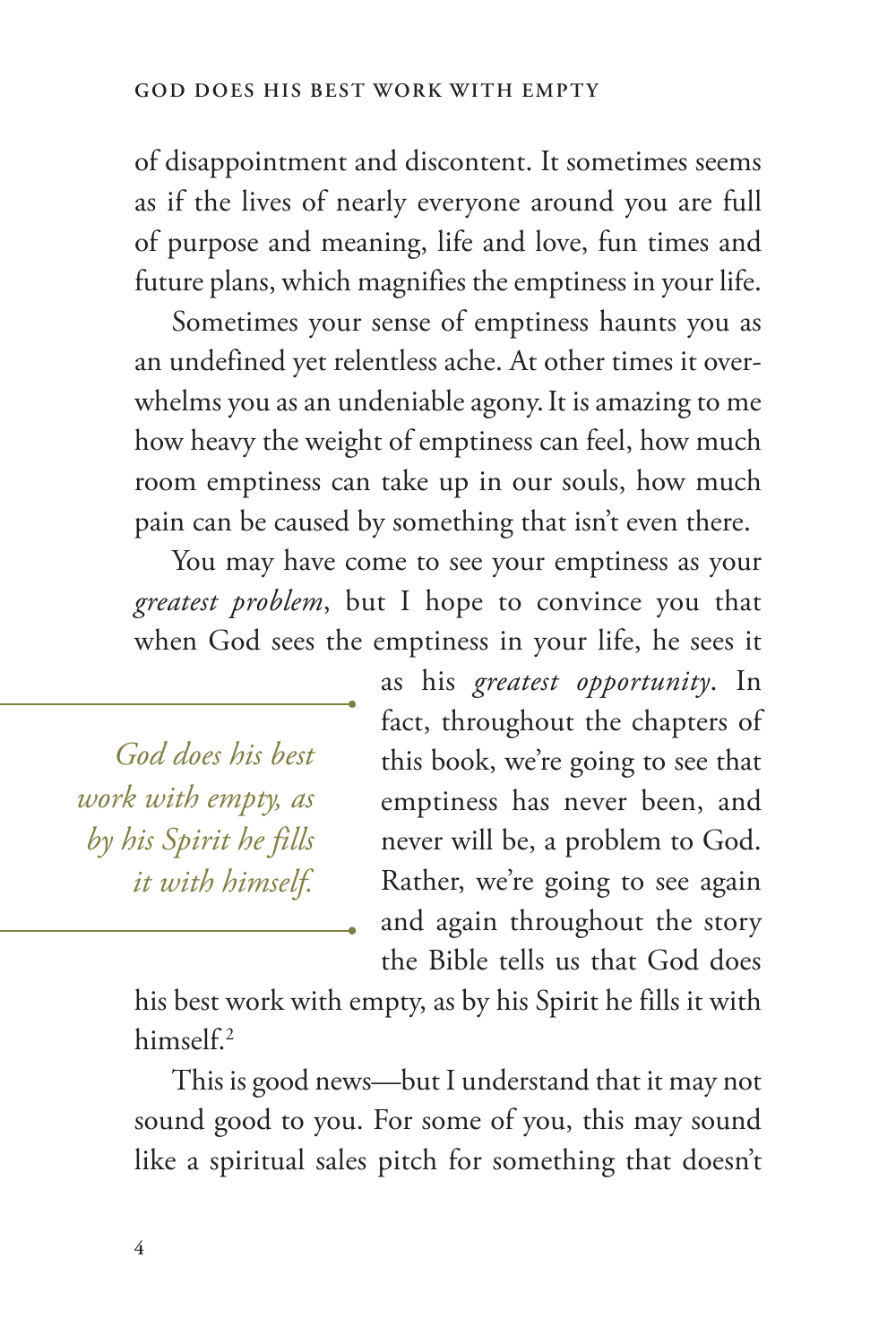have the power to make any difference in your day-today reality. While there may be some things you want *from* God, perhaps, if you're honest, you're not really interested in getting more *of* God. Perhaps that sounds ethereal, unappealing, or restricting to you. There is something else, someone else you're convinced you must have to fill up the empty place.

Perhaps that's because your view of God and his goodness and what it means to have him at the center of your life has become somehow altered from reality. Perhaps the enemy of your soul, who would love nothing better than to keep you trapped in an echo chamber of emptiness, has convinced you that the suggestion that God could fill your emptiness is a false promise, religious double-talk, or something that, though you might be able to capture it for a moment, simply will not last.

I want you to know at the outset that I have no interest in making false promises or simply filling up some pages with cheer-you-up, convince-you-thingsaren't-that-bad, go-out-there-and-enjoy-life, just-takehold-of-your-destiny motivational mumbo jumbo. I have no five simple steps to getting rid of that nagging emptiness, no self-help formulas for feeling better. And my intention is not to make this book center on my own experiences of emptiness being filled, though I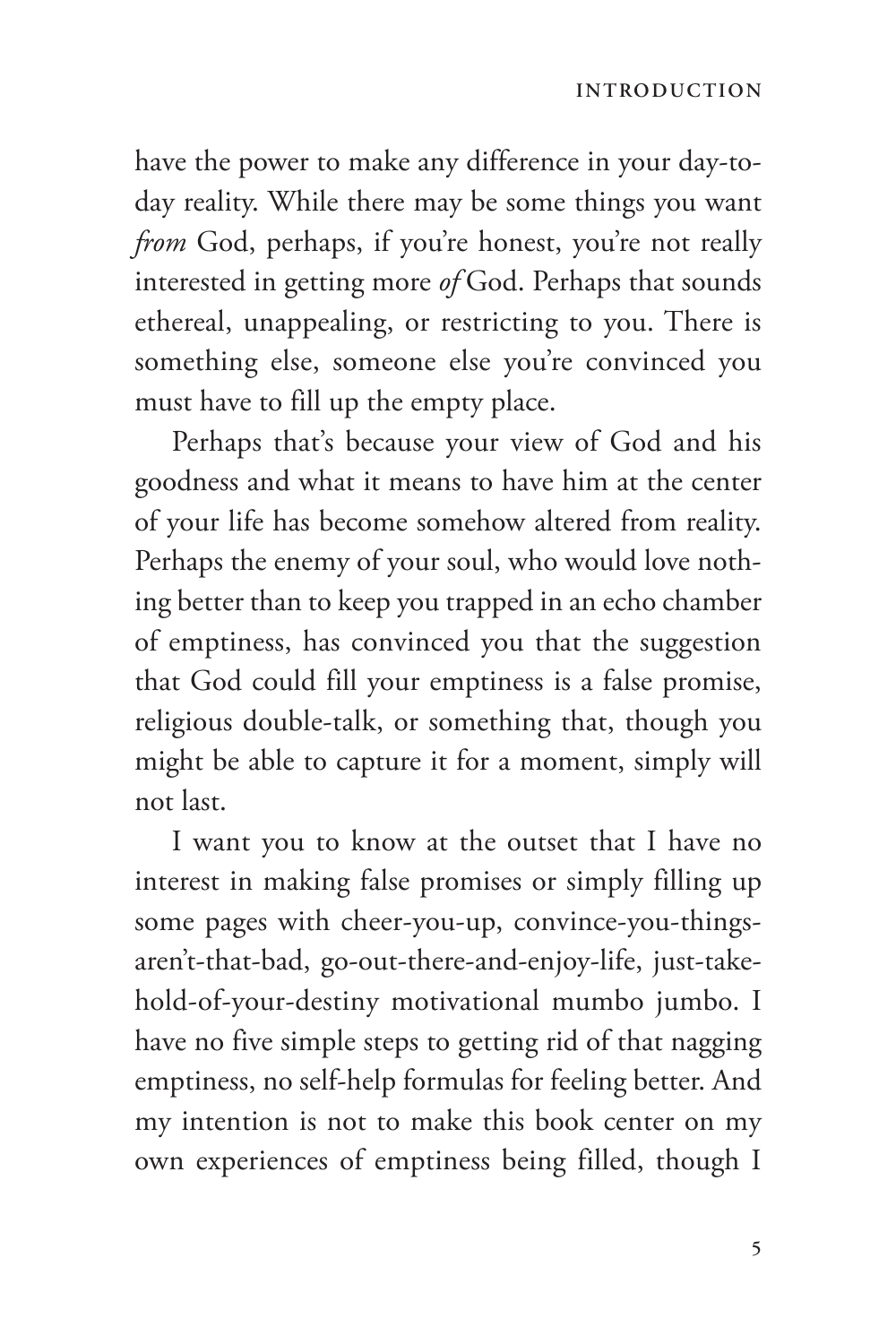must tell you that I have experienced the incredible joy of being filled up by Christ in ways I could not have imagined.

I want to let God speak for himself. That's what he does in the Bible—all of it. God speaks. He reveals himself. He calls us to himself. He offers to fill us with himself.

I want to draw back the curtain to look with you into the fullness of all that God is and does in regard to the emptiness inherent to life in this world. I want to turn up the volume on his promises so that you might find them both believable and impossible to avoid. And I want to believe with you that God can and will fill up your emptiness in a way that nothing and no one else can.

We might as well begin at the beginning. The very beginning. The beginning of everything—except God.

In the beginning God created the heavens and the earth. The earth was formless and empty, and darkness covered the deep waters.

Genesis 1:1-2

Isn't it interesting that as soon as we learn that God created the earth, we also learn that there were three problems with it? It was formless. It was empty. And it was dark.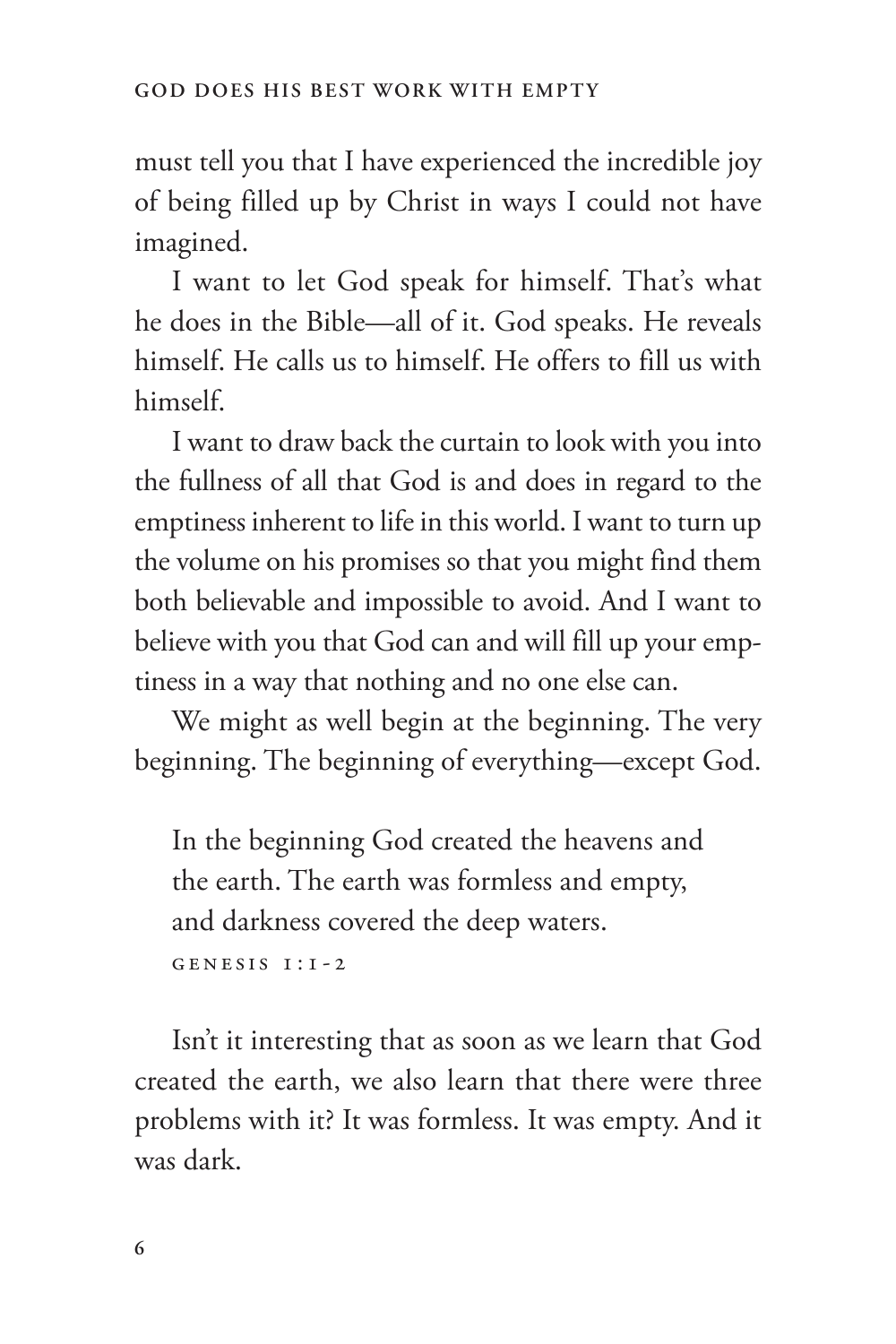But it was not without hope. Why? Because "the Spirit of God was hovering over the surface of the waters" (Genesis 1:2).

The Spirit of God was hovering or fluttering like a dove over the dark and formless emptiness. It was as if something was about to happen. And sure enough, it did.

Then God said, "Let there be light," and there was light. GENESIS 1:3

The problem of darkness was eradicated as creation was flooded with light.

Then he separated the light from the darkness. God called the light "day" and the darkness "night." . . . Then God said, "Let there be a space between the waters, to separate the waters of the heavens from the waters of the earth." And that is what happened. . . . God called the space "sky." GENESIS  $1:4-8$ 

Once again, just by God's speaking light and sky into being, the problem of formlessness was dealt with.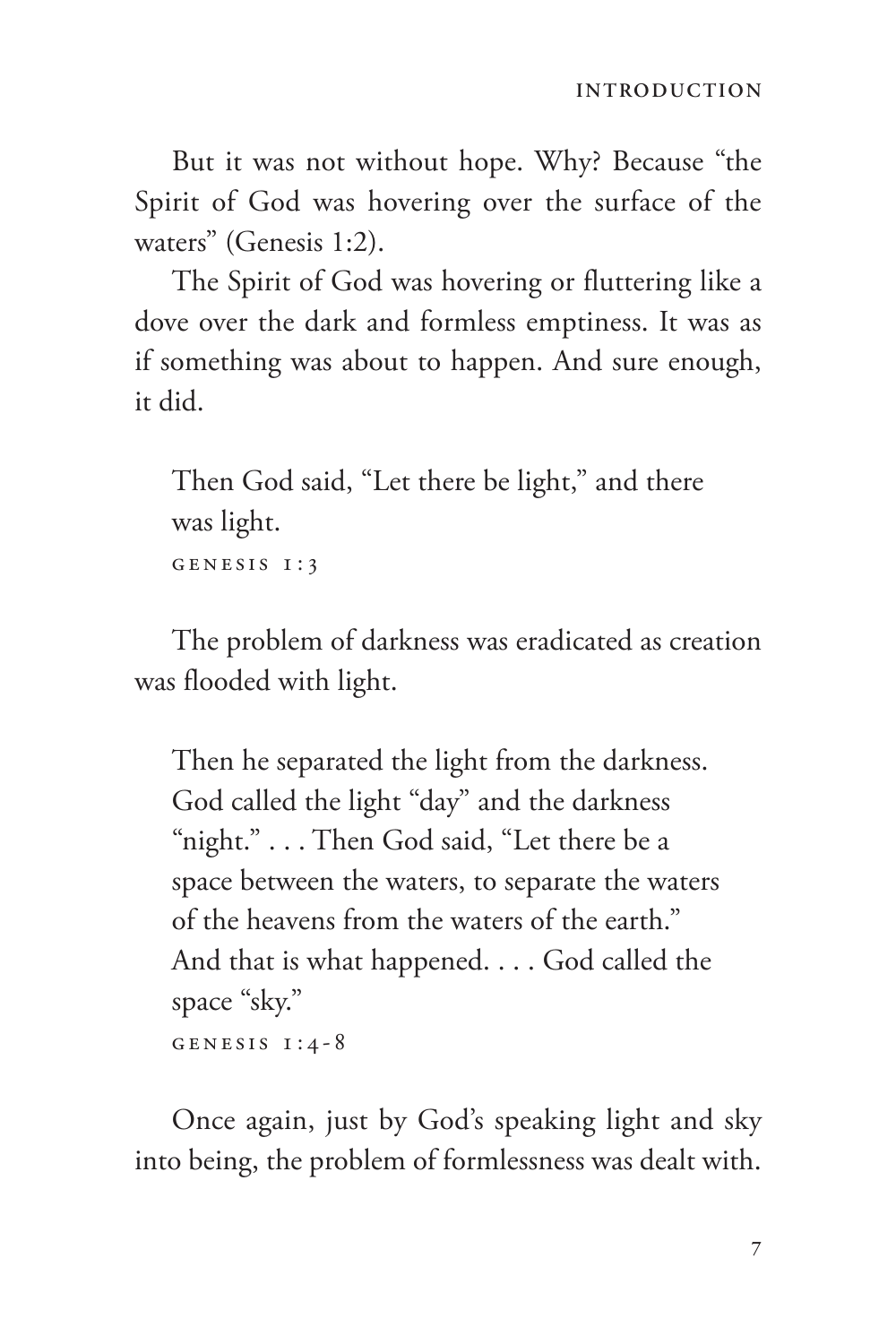God brought order and shape to the environment and the firmament of his creation.

Next he began to deal with the emptiness. We read:

Then God said, "Let the land sprout with vegetation—every sort of seed-bearing plant, and trees that grow seed-bearing fruit." Genesis 1:11

He went on to fill the seas with fish, the skies with birds, and the land with animals. Then he populated the world with human beings made in his own image. God was at work, filling up the emptiness with light and life, beauty and goodness, meaning and relationship.

And this, my friend, is exactly what he wants to do in your life.

As the story of the Bible continues in Genesis, we're introduced to the couple—Abram and Sarai, later called Abraham and Sarah—through whom God intended to fill up the emptiness of the world with descendants as numerous as the stars in the sky and the grains of sand on the shore. Except there was a problem.

Sarai was unable to become pregnant and had no children.

Genesis 11:30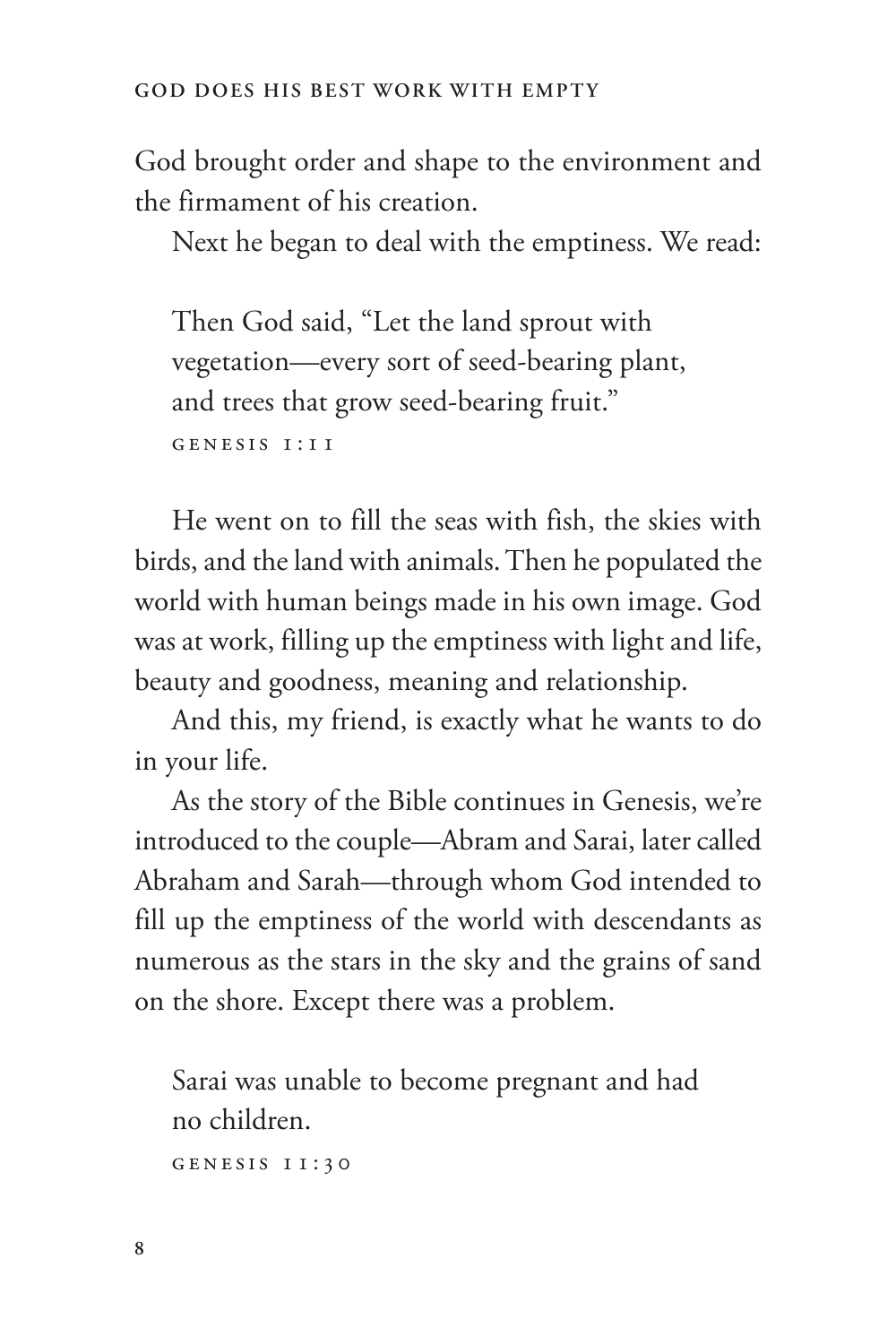It is interesting the way Moses, as the writer of Genesis, seems to emphasize the emptiness of Sarai's womb by expressing the same reality twice: Unable to become pregnant. No children.

But once again, there was hope because God was at work. In fact, he went to work in a way that made it impossible for anyone to miss that he was the one filling the emptiness.

When Sarah overheard God telling Abraham that she was going to give birth to a son, she laughed. It was truly laughable. She was in her nineties and Abraham was one hundred years old. "Is anything too hard for the LORD?" God said (Genesis 18:14). And sure enough, we read, "The LORD kept his word and did for Sarah exactly what he had promised. She became pregnant, and she gave birth to a son for Abraham in his old age. This happened at just the time God had said it would" (Genesis 21:1-2).

What was too hard—in fact, impossible—for Abraham and Sarah to make happen was, in fact, not too hard for God. They named the baby Isaac, which means "laughter." God filled Sarah's empty womb with joy.

Of course, in many ways, it was Sarah's unlikely pregnancy by the power of God that prepared God's people for another unlikely pregnancy years later. What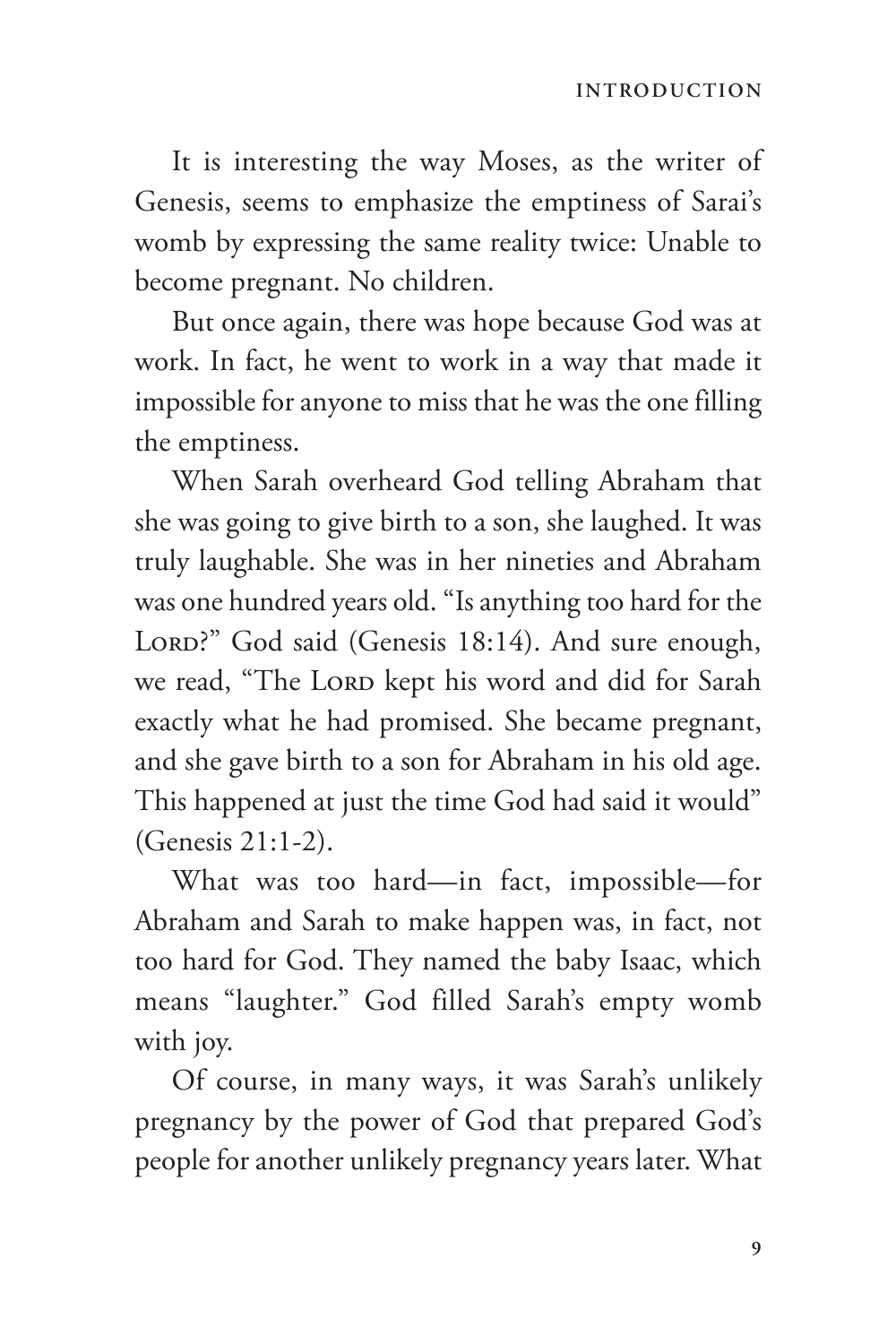was startling about this pregnancy was not that the woman was old but that she had never been with a man.

"Don't be afraid, Mary," the angel told her, "for you have found favor with God! You will conceive and give birth to a son, and you will name him Jesus. He will be very great and will be called the Son of the Most High. The Lord God will give him the throne of his ancestor David. And he will reign over Israel forever; his Kingdom will never end!"

Mary asked the angel, "But how can this happen? I am a virgin."

The angel replied, "The Holy Spirit will come upon you, and the power of the Most High will overshadow you."

LUKE 1:30-35

Once again the Spirit was hovering, doing his creative work, so that Mary's empty womb was filled with the very life of God. In the darkness of her womb the one who called himself the Light of the World took shape. Cells generated cells. The Word became flesh and he was full—full of grace and truth.

Do you find yourself in need of grace to fill and redeem and relieve the ache of your emptiness? God will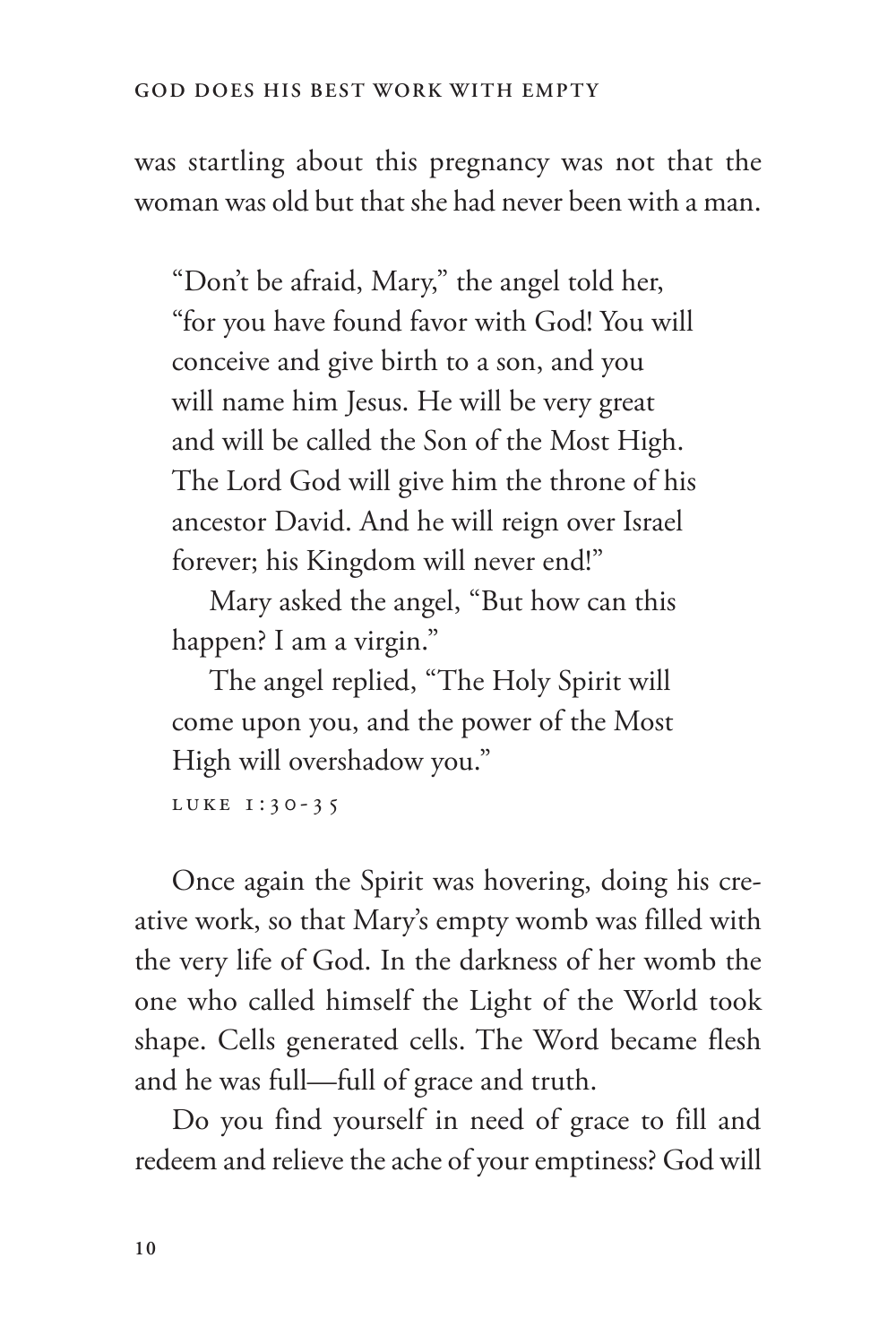fill your life with the grace that only he can provide. And he loves to give grace. John 1:16 tells us, "For from his fullness we have all received, grace upon grace" (ESV).

As you work your way through the pages that follow, my hope and desire is that you will find page after page of grace, page after page of tangible hope that your emptiness can be filled. My prayer is that you'll begin to believe and experience that, in fact, God really does do his best work with empty as he fills it with himself.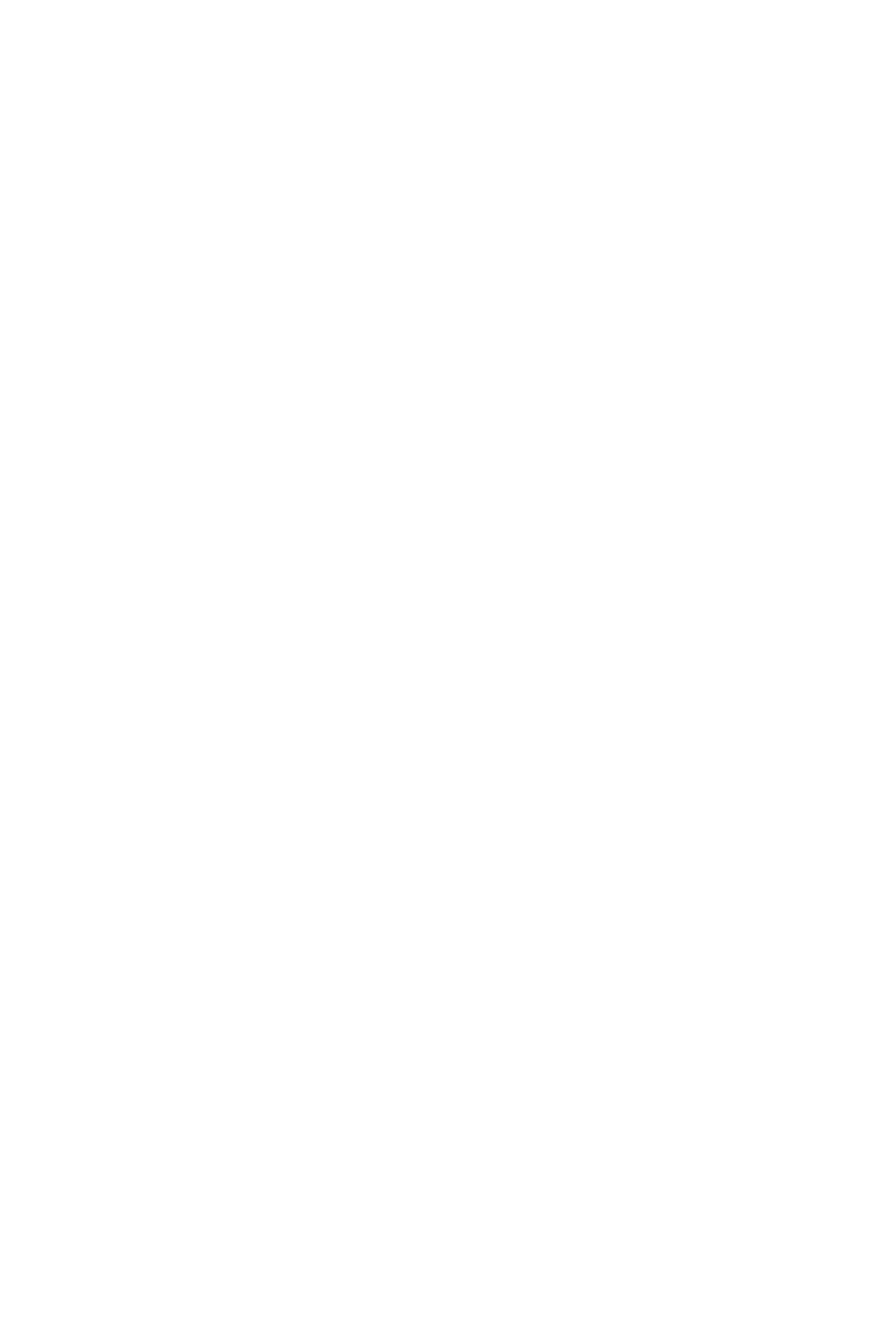#### **Chapter One**

## <span id="page-24-0"></span>A STRONG CRAVING

*God Fills Our Emptiness with His Provision*

IT DIDN'T SEEM like too much to expect. I loved my job as a publicist at a Christian publishing company. I was good at my job. And I was looking forward to going back to it part time after I gave birth to my son, Matt. I was quite sure I was so valuable to the company that certainly they would flex to accommodate my desire to be both an at-home mom and an at-work professional. But when I got the written offer with the new job description, title, and salary, I was devastated. It seemed designed to be too bad to say yes to.

I can't think of too many times in my life when I've actually lain facedown on the floor and sobbed. But I did that day. It felt as if something precious to me—a part of me—was being taken away. I felt devalued, unwanted.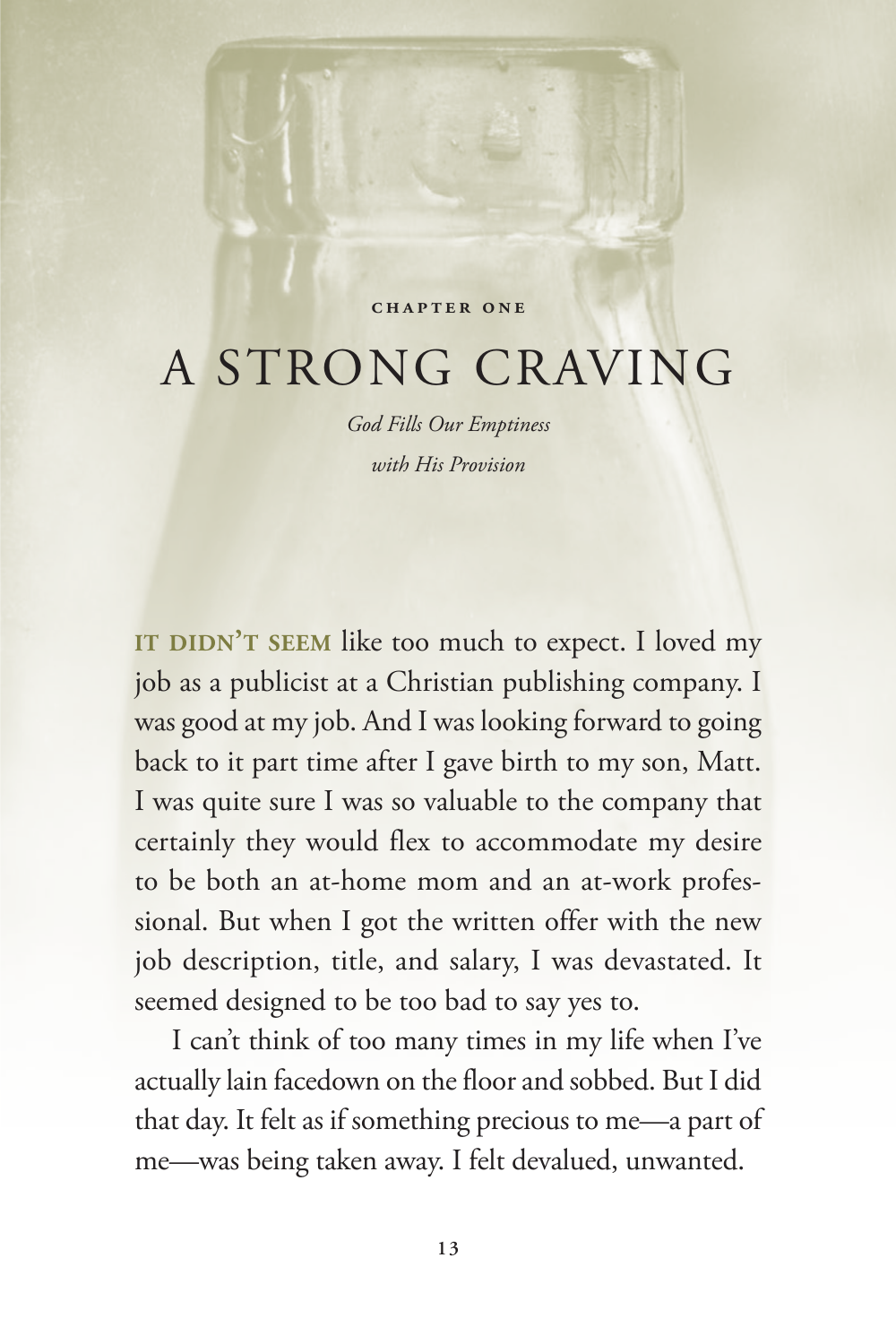A short time later, floundering in the adjustments of new motherhood, I remember saying to my husband, David, "I want my old life back. I want my old job back. I want my old body back. I want my old relationship with you back."

I believed what I was doing at home with Matt was important. But honestly, it just didn't *feel* important. I remember going into the office to clean out my things and finding a message on my desk that one of the publishing company's bestselling authors had called and was asking me to call him back. Now *that* made me feel important.

I had such a strong craving for something that seemed to hold the key to my happiness—being a valued part of that company, that team. And I couldn't imagine how that hunger was ever going to be satisfied by changing diapers and playing on the floor with an infant. I couldn't imagine how I was going to be happy without that work title after my name, that work paycheck being deposited to my account, and that work significance supporting my sense of self.

That craving dominated my life for quite a while, coloring my view of all of the goodness in my life. And I've had plenty of cravings since then, cravings for things that were out of reach, cravings for things I have been unable to make happen. I imagine you have too. We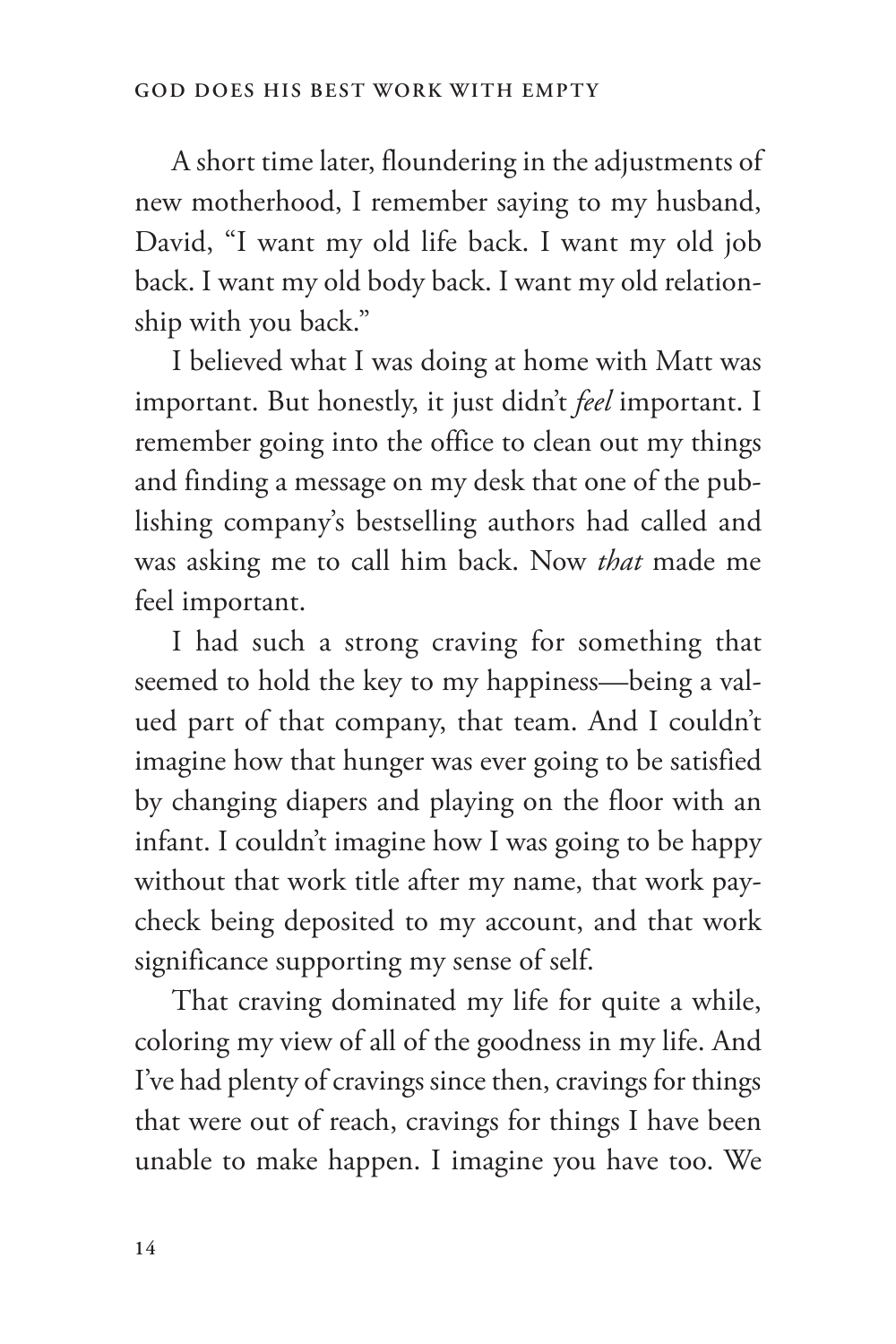are creatures of desire. We have wants. And sometimes those wants become cravings—cravings that cause us to lose perspective, cravings so strong that they become the knothole through which we see all of life.

That's how it was for the people of God who were rescued from slavery in Egypt. God rescued them so that they could live with him in his Promised Land, where he pledged to satisfy them with good things. He brought them to the edge of the land he had promised to give them, but they became afraid. They didn't trust him. So they ended up spending forty years in the wilderness. Forty years of in-between time in an inhospitable environment.

But God did not intend for their wilderness years to be wasted years. Rather, he intended to use their time in the wilderness to teach and train them. He intended for them to learn that he could be trusted to provide for his own. Forty years in the wilderness would give them time to live out that belief and depend on him day by day to meet their needs, even if he didn't assuage all of their cravings. There in the wilderness he gave them the opportunity to discover what they really needed more than what they craved.

We read their story of forty years in the wilderness in the books of Exodus, Numbers, and Deuteronomy. But we shouldn't read it merely as a story about distant,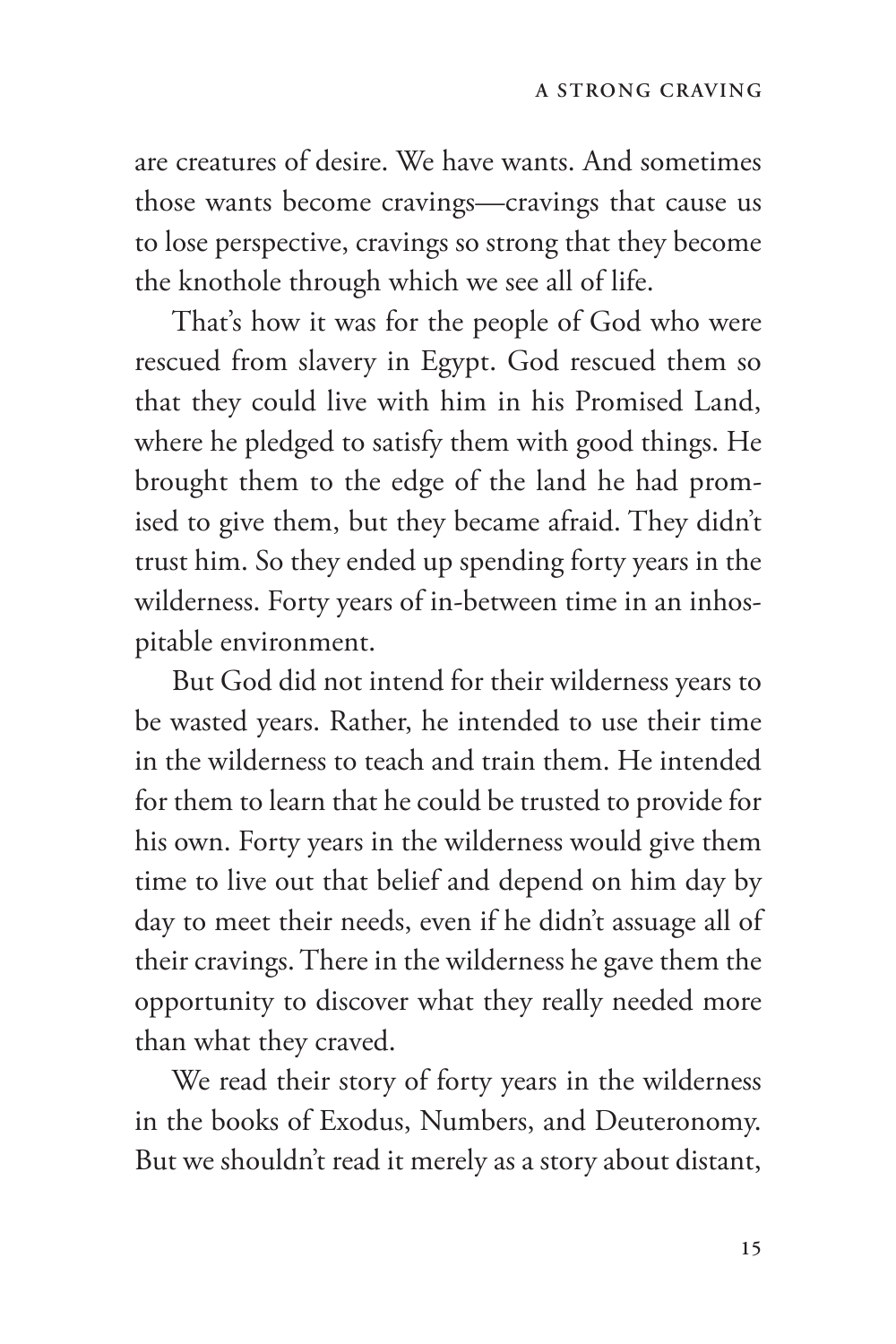disconnected people. What we must see is that their story is our story. If God has rescued you from slavery to sin through the blood of an innocent lamb—the Lamb of God who takes away the sin of the world—and if by faith you have taken hold of God's covenant promises to his people centered in the person of Jesus Christ, then the Israelites' story is your story too.

Just as God did not intend for their years in the wilderness to be wasted, neither does God intend for the years you and I spend living in the empty wilderness of life in this world to be wasted. Just as he wanted to teach and train the Israelites as they made their way through the wilderness, so he has something he wants to teach you and me, a way he wants to train us.

#### **Hunger in the Wilderness**

It was one month after the people had left Egypt, and evidently the thrill of escape was beginning to wear off.

"If only the LORD had killed us back in Egypt," they moaned [to Moses]. "There we sat around pots filled with meat and ate all the bread we wanted. But now you have brought us into this wilderness to starve us all to death."

EXODUS 16:3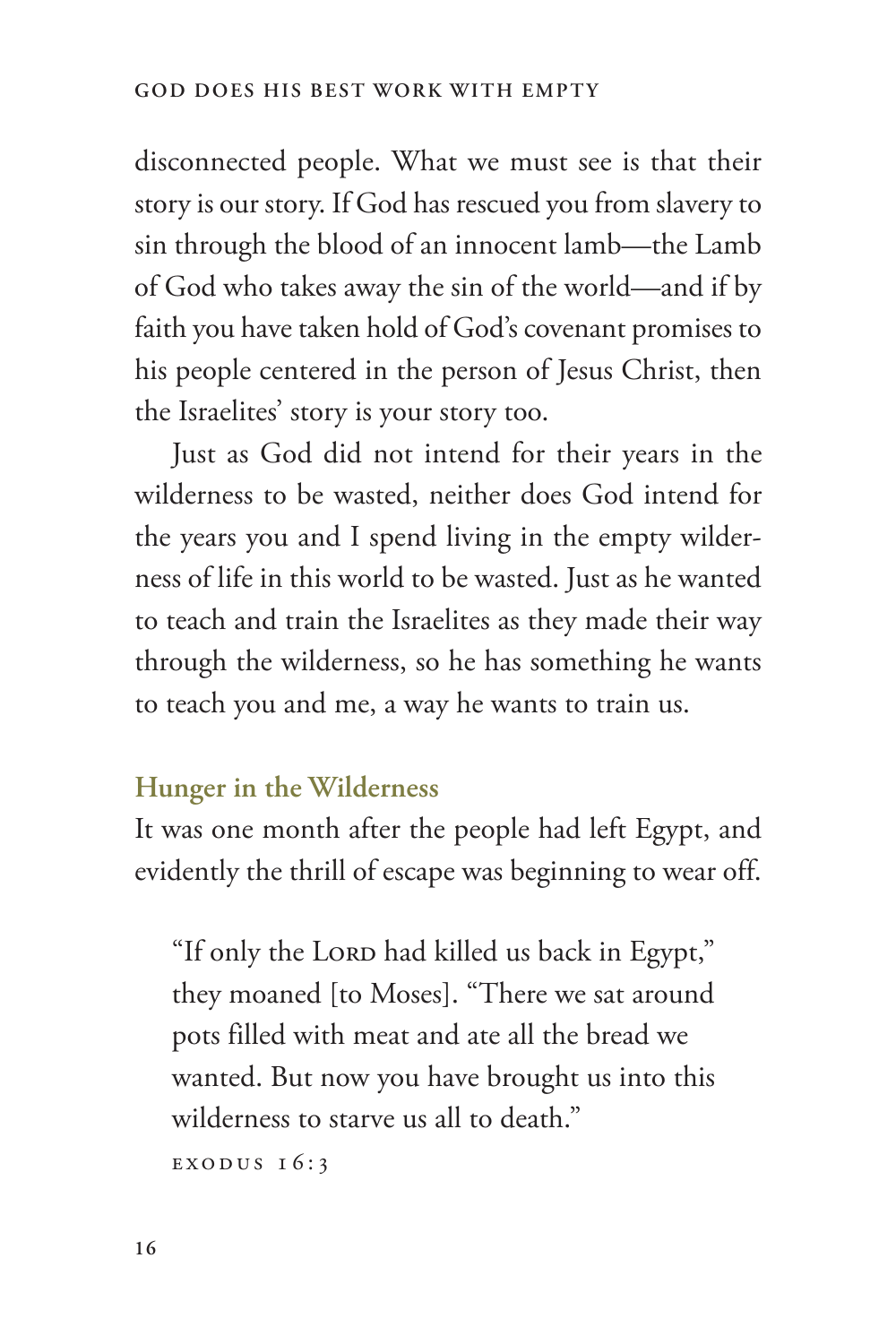Here's the first hint that their craving was robbing them of perspective. They were forgetting about the beatings, the backbreaking work, and the murder of their infant sons back in Egypt. And what was making them forget? Hunger. Their mouths were watering as they remembered the food they ate back in Egypt. But God, in fact, had not brought them into the wilderness to starve. He intended to provide for them.

Then the LORD said to Moses, "Look, I'm going to rain down food from heaven for you. Each day the people can go out and pick up as much food as they need for that day. I will test them in this to see whether or not they will follow my instructions."

EXODUS 16:4

The Israelites were out in the desert where there was no food or water. And why were they there? Because God had led them there. It wasn't an accidental detour but rather a purposeful detour. He intended to test them. In other words, he was giving them the opportunity to live as if they had a relationship with the God of the universe, who was committed to taking care of them—a relationship expressed on their part by their willingness to trust and obey him.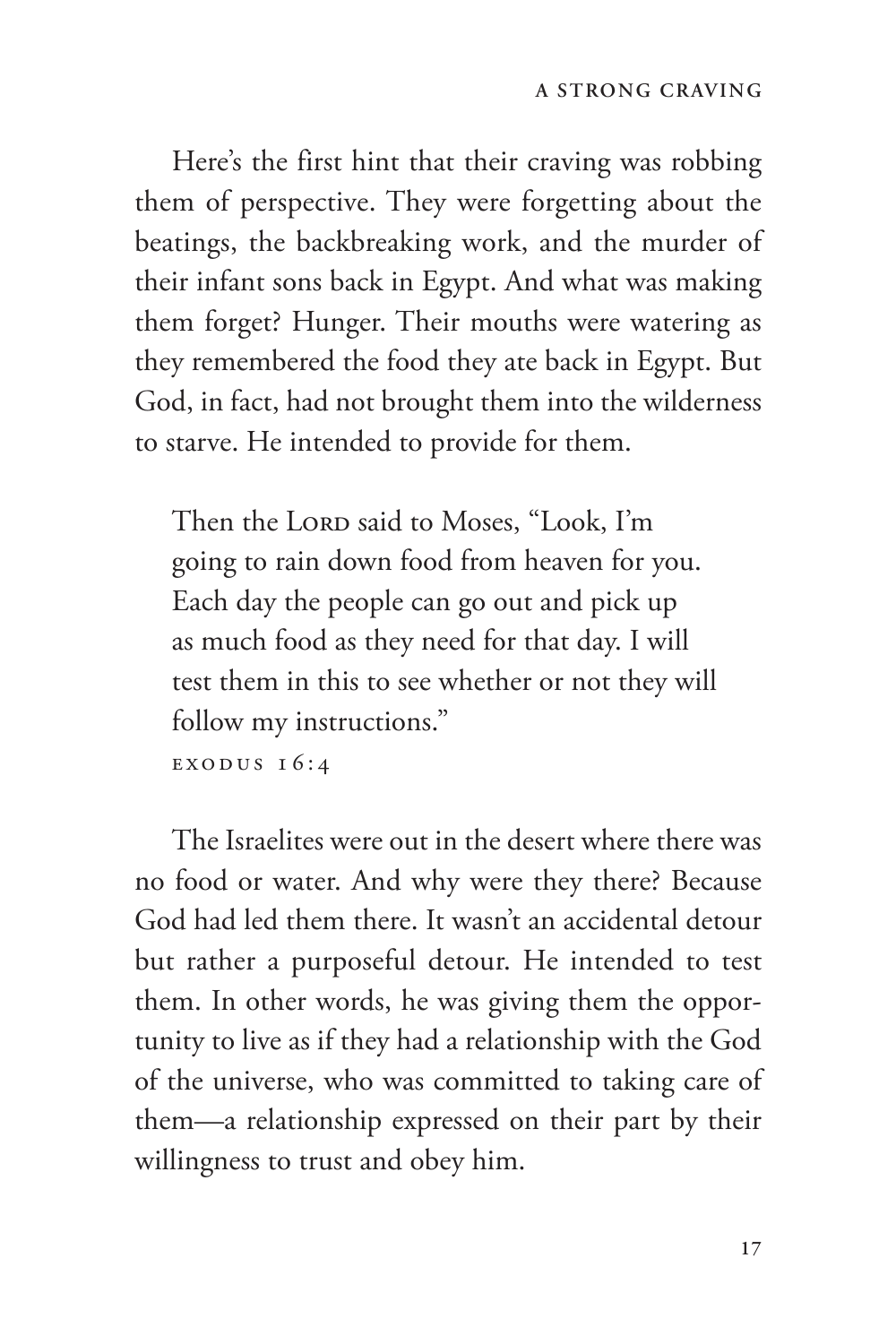When the dew evaporated, a flaky substance as fine as frost blanketed the ground. The Israelites were puzzled when they saw it. "What is it?" they asked each other. They had no idea what it was.

And Moses told them, "It is the food the Loro has given you to eat." EXODUS  $16:14-15$ 

The Hebrew word *man hu'*, or *manna*, means, "What is it?" That's what the Israelites called this miraculous food that was sent to them by God every morning for forty years. "What's for supper?" someone would ask, and the answer was always "What is it?" The manna was a daily miracle that lasted for forty years.

But it was also a daily test. The people could never store up manna for the next day. Every morning, as they gathered just enough for that day, they had the opportunity to demonstrate that they trusted God to provide for them tomorrow too. They had the opportunity to live by faith.

And really, as we find ourselves living here in the wilderness of the world, we're put to the same test. In fact, perhaps that is why God has allowed us to experience the emptiness we feel. Perhaps we're being put to the test. Or another way to look at it is this: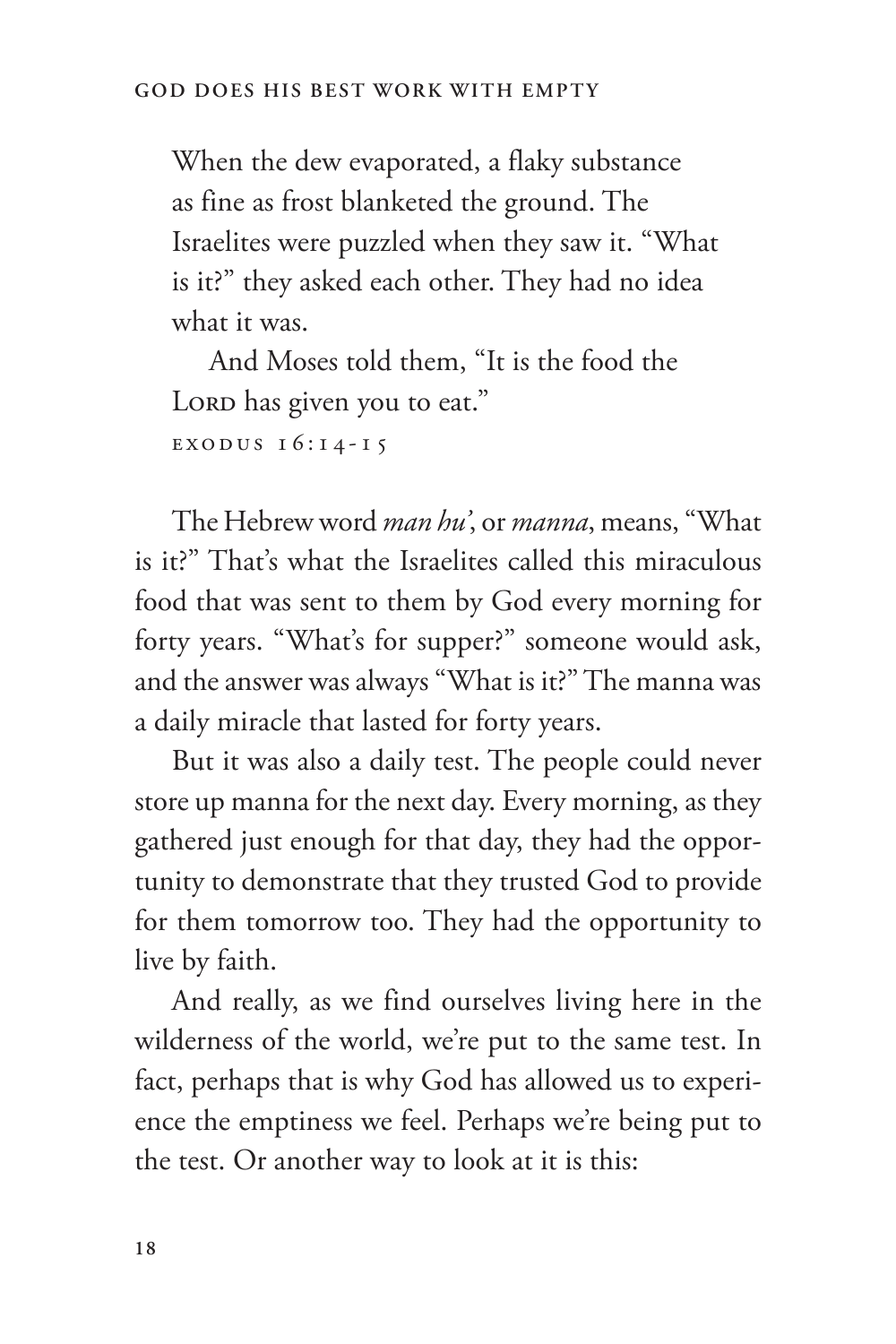#### *God is giving us the opportunity to live out what we say we believe.*

God intends to use this time in our lives to train us to trust that he will provide what we need, when we need it. Have you said that the God of the Bible is your God? Here in the wilderness is where you have the opportunity to live that out. As you trust him to supply what you really need and refuse to grumble about his provision, you demonstrate that the faith you claim is

genuine and not merely a convenient or culturally acceptable alliance.

We catch up with the Israelites in the book of Numbers. It's about a year later, and we discover that even though they had been waking up to manna delivered outside their tents every morning, they were grumbling again.

*God intends to use this time in our lives to train us to trust that he will provide what we need, when we need it.*

Then the foreign rabble who were traveling with the Israelites began to crave the good things of Egypt. And the people of Israel also began to complain. "Oh, for some meat!" they exclaimed. "We remember the fish we used to eat for free in Egypt. And we had all the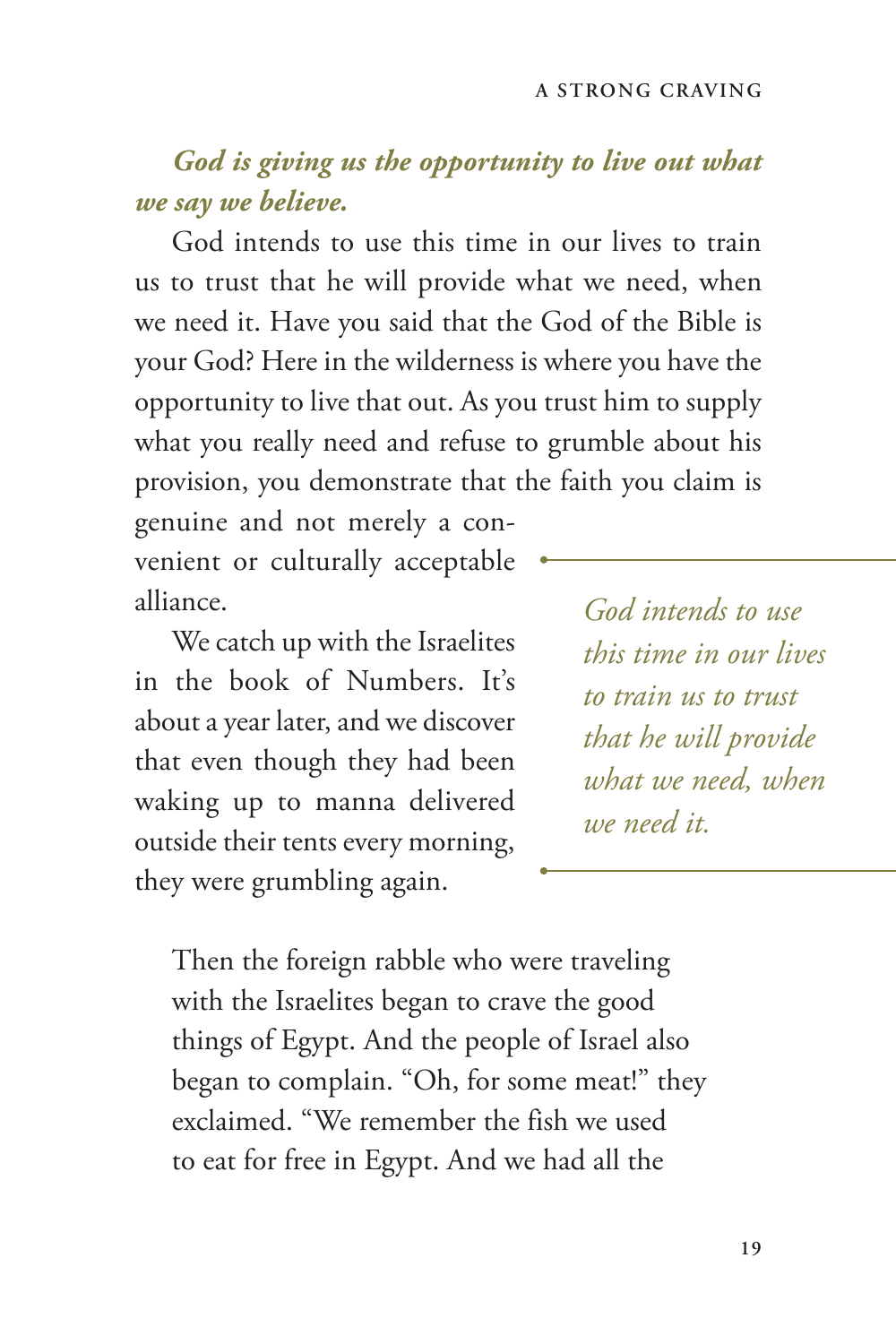cucumbers, melons, leeks, onions, and garlic we wanted. But now our appetites are gone. All we ever see is this manna!"

Numbers 11:4-6

Ah, so it's not that they had *nothing* to eat. It's that they wanted something to eat other than the manna God rained down on them every day. God was leading them to a land flowing with milk and honey, and feeding them day by day with bread from heaven. (And how do you think bread that is made in heaven tastes? Heavenly, of course!) But their mouths were watering for the leeks and melons back in Egypt.

Often people say that if God would do a miracle, then they would believe in him. Perhaps you think that if God would simply supply what you are hungry for, then you would be more inclined to trust him going forward. You would love him rather than resent him. But the history of Israel is the story of people who experienced miracles on a massive scale, including the daily miracle of manna waiting for them outside their tents, yet did not trust God. They refused to love him with all of their hearts, souls, and strength. Instead of believing in him, they rebelled against him. As Dr. Tuck Bartholomew says, "They became one-dimensional people who thought about life only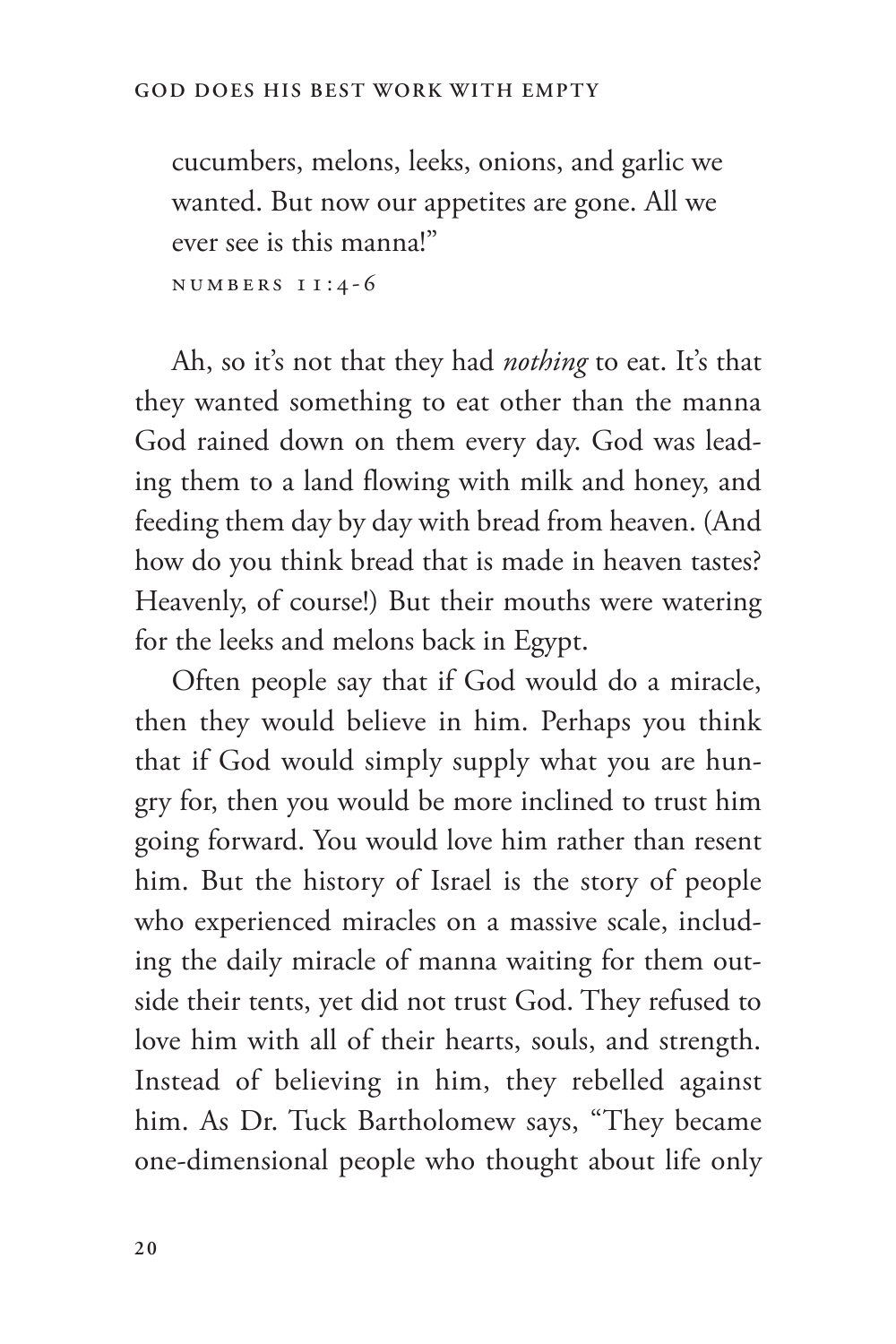through the knothole of their craving."3 Their desire for more variety in their diet became a demand that blinded them to anything and everything else. They couldn't see the goodness of God literally raining down on them because they were consumed by their craving.

Many of us have cravings that blind us so we can't see all that God has done for us and all he has given to us. Yes, we appreciate salvation and all that, but what we *really* crave is to be thin, to have a nicer house in a better neighborhood, to be elevated to a position with more authority and opportunity, to have a child or to be able to change the child we've got.

For the Israelites, everything was about food. What is everything about for you? Are you allowing that craving to be the knothole through which you view all of life, causing you to lose sight of God's goodness?<sup>4</sup>

Consider what the Israelites were craving: the culinary delights of Egypt. They were entertaining the idea of going back to Egypt, the place that had literally been killing them, all because their food cravings could be satisfied there. They were facing a clear choice: Would they follow their cravings back into the slavery of Egypt, or would they be satisfied for now, accepting and enjoying God's provision, believing that he would supply their needs, if not all of their cravings, while they lived in this in-between time in the wilderness? Would they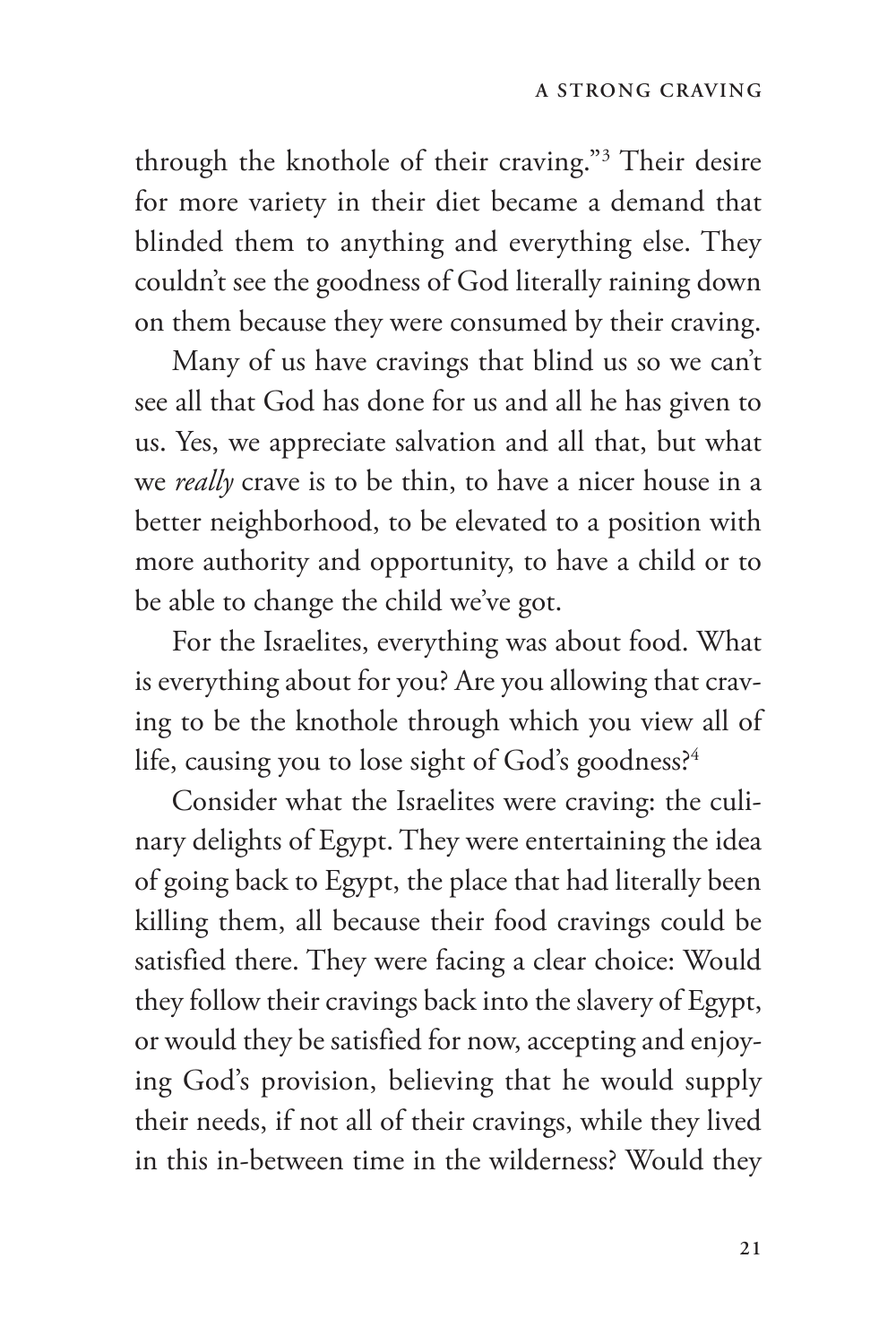demand that God give them everything they craved in the here and now, or would they allow their hunger to fuel their longing for the day when they would feast with God in the land of milk and honey?

And, of course, we face the same clear choice. God is putting us to the same test.

#### *He is giving us the opportunity to reject what the world offers as we wait for what is to come.*

The day is coming when the dissatisfaction that is inherent to life in the wilderness will be gone for good.

*As we live out our days in the wilderness of the world, we have the opportunity to wean our appetites away from the things the world provides that temporarily satisfy our taste buds but actually rob us of life and freedom.*

We'll make our home in God's eternal land, the new heaven and new earth, and we'll never go hungry again. But here and now, as we live out our days in the wilderness of the world, we have the opportunity to wean our appetites away from the things the world provides that temporarily satisfy our taste buds but actually rob us of life and freedom. We have the opportunity to feed on the bread that God provides so that we develop our appetites for what truly nourishes and gives life.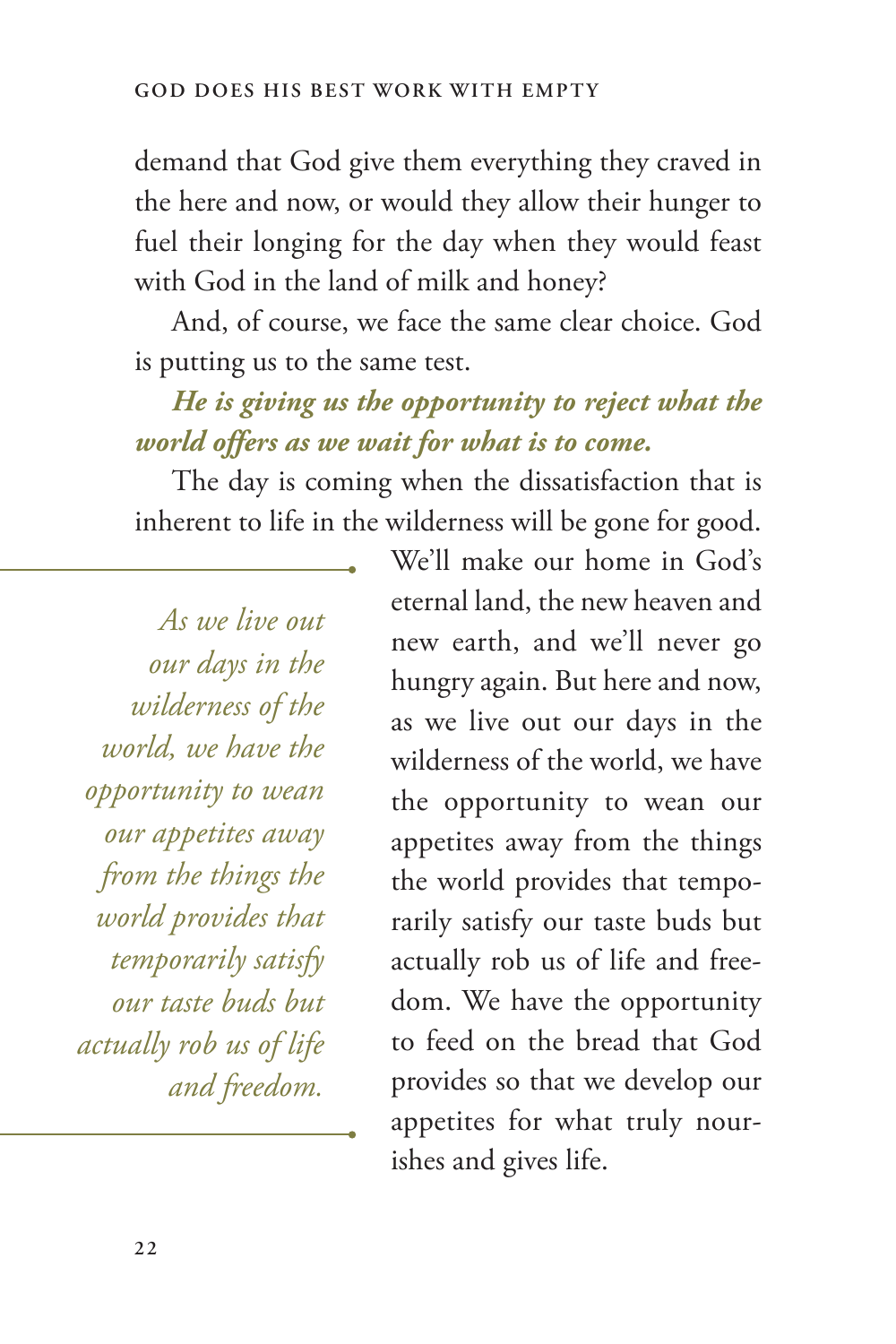#### **Developing a New Appetite**

The Israelites had forty years to develop their appetites for what would really satisfy them. In fact, when the next generation was preparing to enter into the Promised Land, Moses explained to them that this was exactly why God had allowed his people to experience hunger in the wilderness in the first place.

Remember how the LORD your God led you through the wilderness for these forty years, humbling you and testing you to prove your character, and to find out whether or not you would obey his commands. Yes, he humbled you by letting you go hungry and then feeding you with manna, a food previously unknown to you and your ancestors. He did it to teach you that people do not live by bread alone; rather, we live by every word that comes from the mouth of the LORD. Deuteronomy 8:2-3

Evidently it wasn't an accident that they went some time without food and felt the discomfort of hunger before God sent the manna. What they perceived as lack or emptiness was actually a gift that would help them learn something. By depending upon God's promise to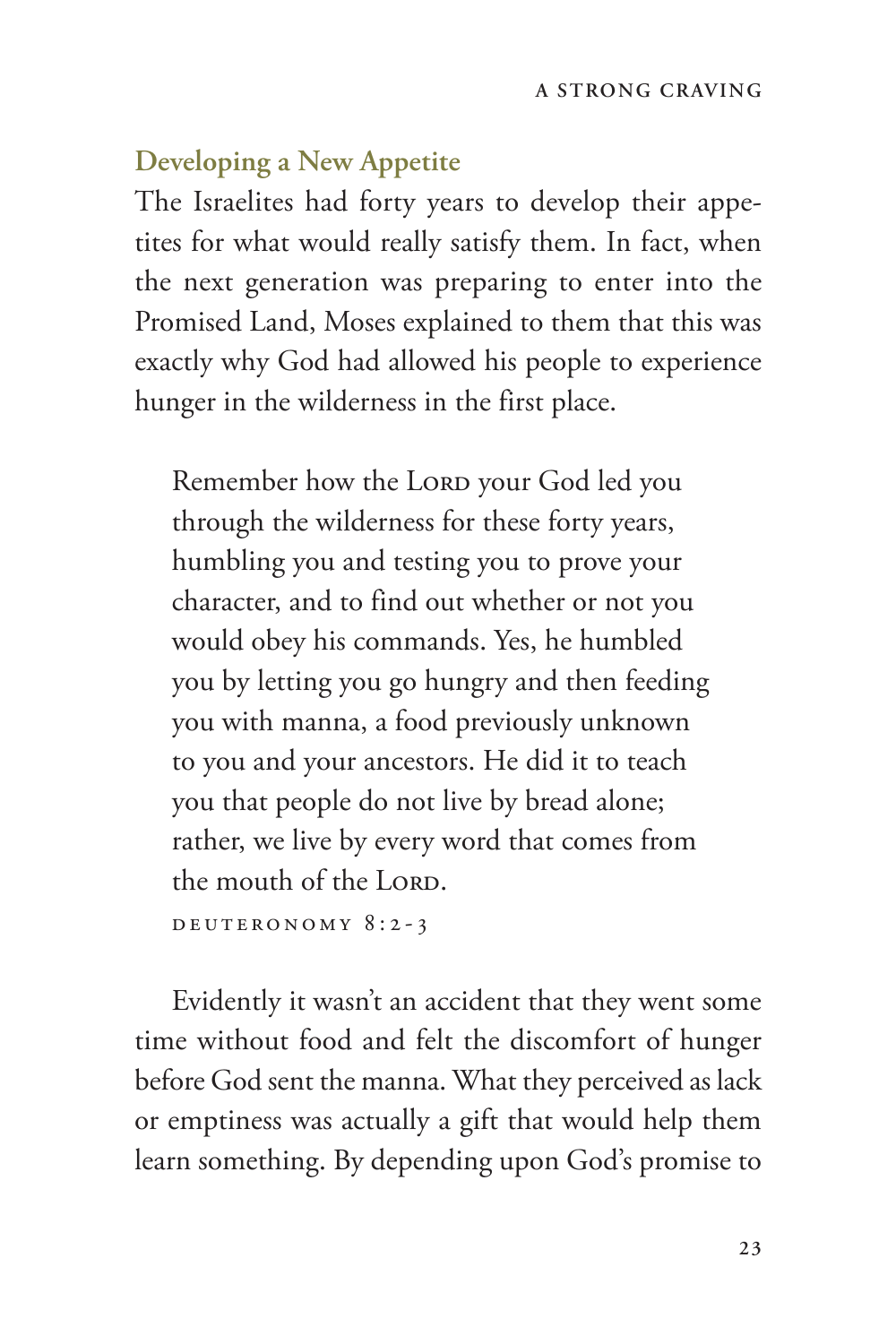provide manna day by day, the Israelites were to learn that "we live by every word that comes from the mouth of the LORD."

What were the words that come from the mouth of the Lord that they were to live by? God's promise to give them the land; his promised blessings for obedience and curses for disobedience; his assurance that the law was for their good always; his instructions for sacrifice and sanctification, feasts, and festivals; and the announce-

*As the Word of God begins to change how we think, we discover that it is also changing how we feel. In fact, we discover that it is actually changing what we want.*

ment of his intention to bless the whole world through them.

Of course we have so much more revelation from God than they had. They had the words from God that Moses had delivered to them, but we have the whole of the Bible. So then, what does it mean for you and me to "live by every word that comes from the mouth of the LORD"? It means that we are meant to consume what God has provided to

us in his Word by reading it and hearing it preached. We have to chew on it. We have to work its nourishment into our system. We have to think! We find ourselves provided for and strengthened as we think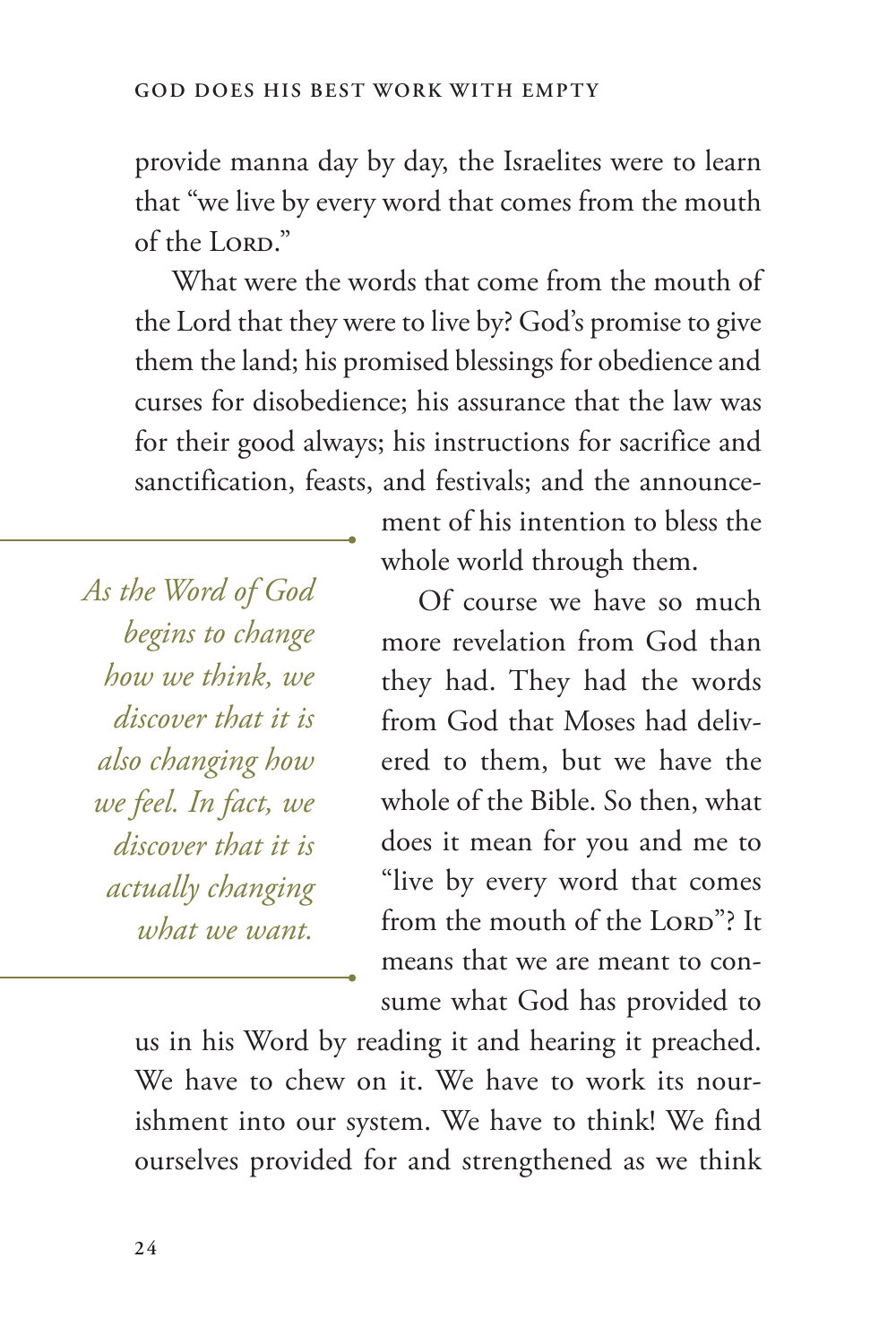through Scripture's implications and applications and as we figure out what it will look like for us to begin living in light of its truth. And as the Word of God begins to change how we think, we discover that it is also changing how we feel. In fact, we discover that it is actually changing what we want.

For example, we read in the Psalms:

The LORD God is our sun and our shield.

He gives us grace and glory. The LORD will withhold no good thing from those who do what is right.

O LORD of Heaven's Armies.

what joy for those who trust in you. Psalm 84:11-12

Instead of rushing through the passage or discounting it, we begin to meditate on it and tease out its implications. We think about what it means to have Jesus as the one who shines light into our lives so we can see and grow, and what it means to have him as our shield, protecting us, guarding our lives from the enemy of our souls. We begin to think through the many times we've witnessed God give grace to people who don't deserve it—both people in our lives and those we read about in Scripture—and the times in which he has extended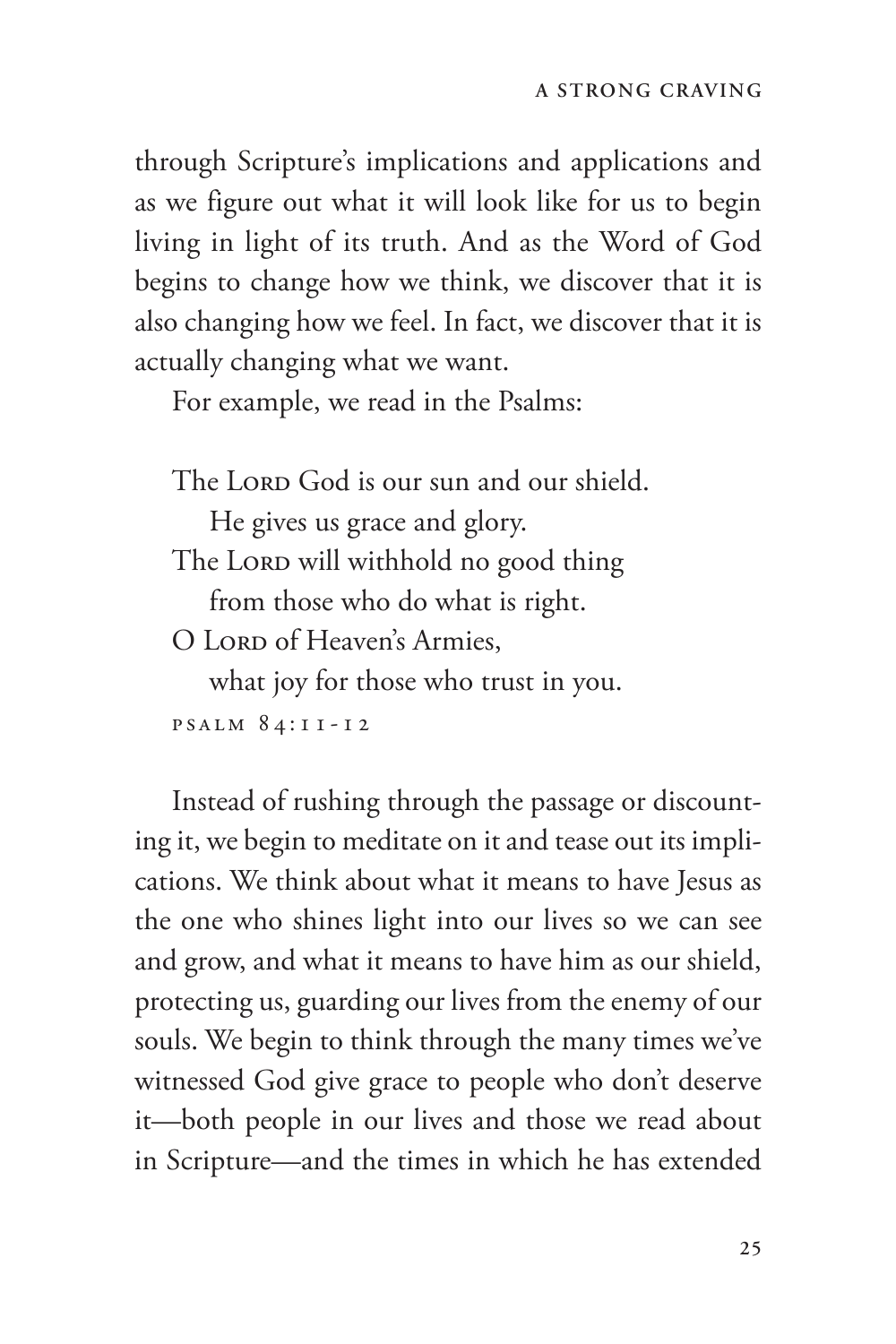grace to us over the course of our lives. We consider the ways in which we can testify that it is really true that the Spirit of Christ has been at work in our lives making us more like Christ, the ways in which he is giving his own glory to us.

Further, as we read and linger on the line, "The Lord will withhold no good thing from those who do what is right," we remember that we read the whole of the Bible through the lens of the life, death, and resurrection of Jesus. We're comforted in knowing that we can expect that the Lord will withhold no good thing from us, not because we have always done what is right but because Jesus has always done what is right, and when we come to him in faith, he transfers his perfect record of obedience to us. Then we think through what the psalmist might mean by "good thing," and we let the reality settle in our souls that God knows what is good better than we do. As we mull the words over in our minds, it becomes clearer to us that since the Lord will withhold no good thing from those who do what is right, whatever he has withheld from us is because it would not be best for us, or because now is not the right time for us to have it. We experience joy trusting in the Lord as our provider.

In other words, rather than feeding on our disappointment and frustration, we choose to chew on nourishing truth. Instead of feeding on social media, where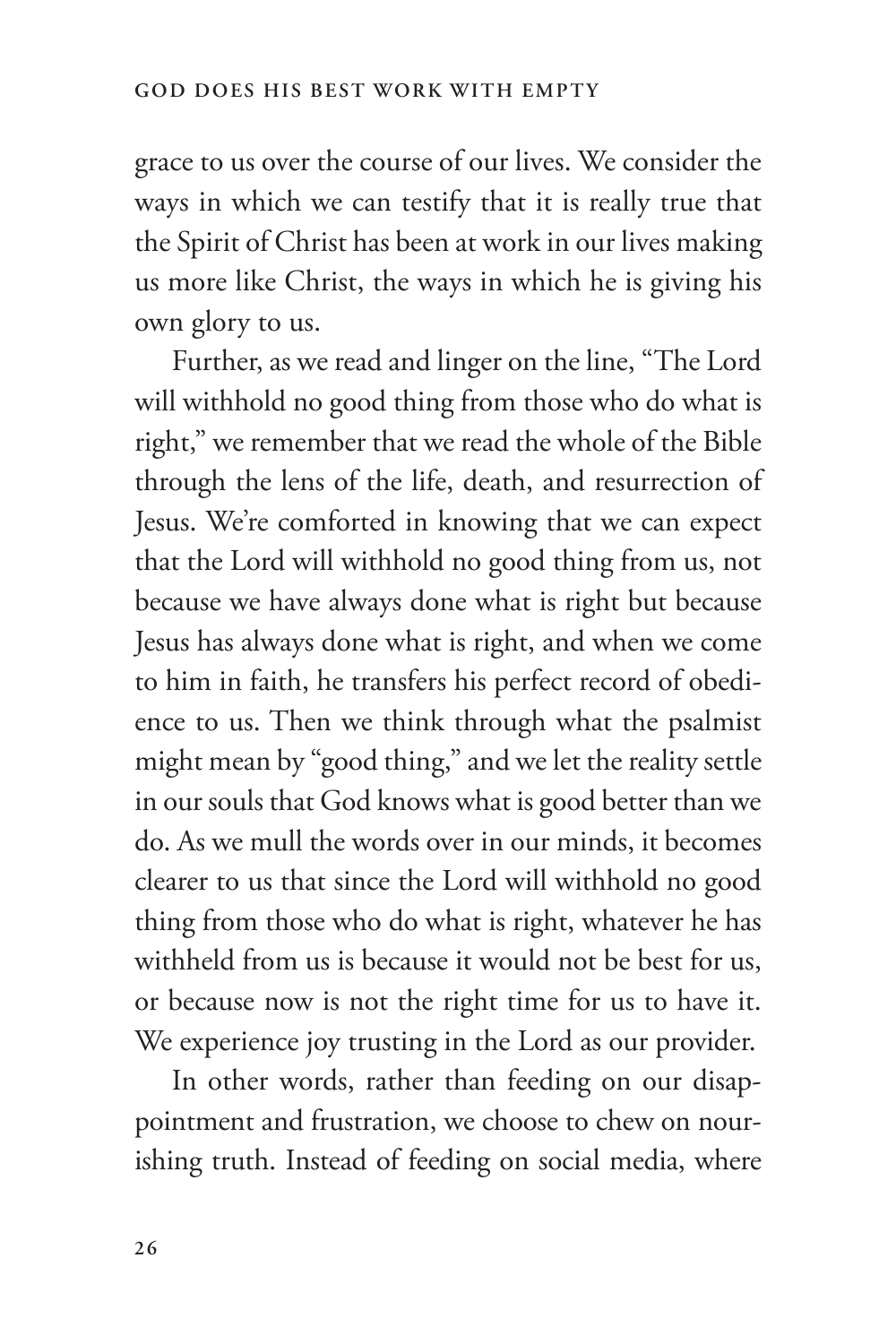we are bombarded with images of what other people have that has so far been withheld from us, we feed on God's promises of his intentions to do good to us.

So I have to ask you: How's your diet these days? What are you feeding on? Are you allowing your appetite to be developed by the Word of God, or is it mostly shaped by what Egypt has to offer and tells you you must have? God is providing you with an opportunity during these years spent living in the wilderness:

*He is giving you the opportunity to discover what you really need, rather than being consumed by what you crave.*

Oh, how I wish I would have grasped this in those early days of motherhood when I was so consumed by my craving for significance through my job. How I wish I would have had a heart to learn all that God intended to teach me in those wilderness years that seemed so mundane. He was giving me the opportunity to discover that my significance can never really be dependent on a title or a paycheck. It has to come from him. Jesus alone is the only thing I must have in this world to be happy. As I feed on him, I continue to find that he is what I really need.

If you and I feed only on our own thoughts and feelings, we'll grumble and grow resentful. But as we feed on the Word of God, we'll grow in gratitude for all that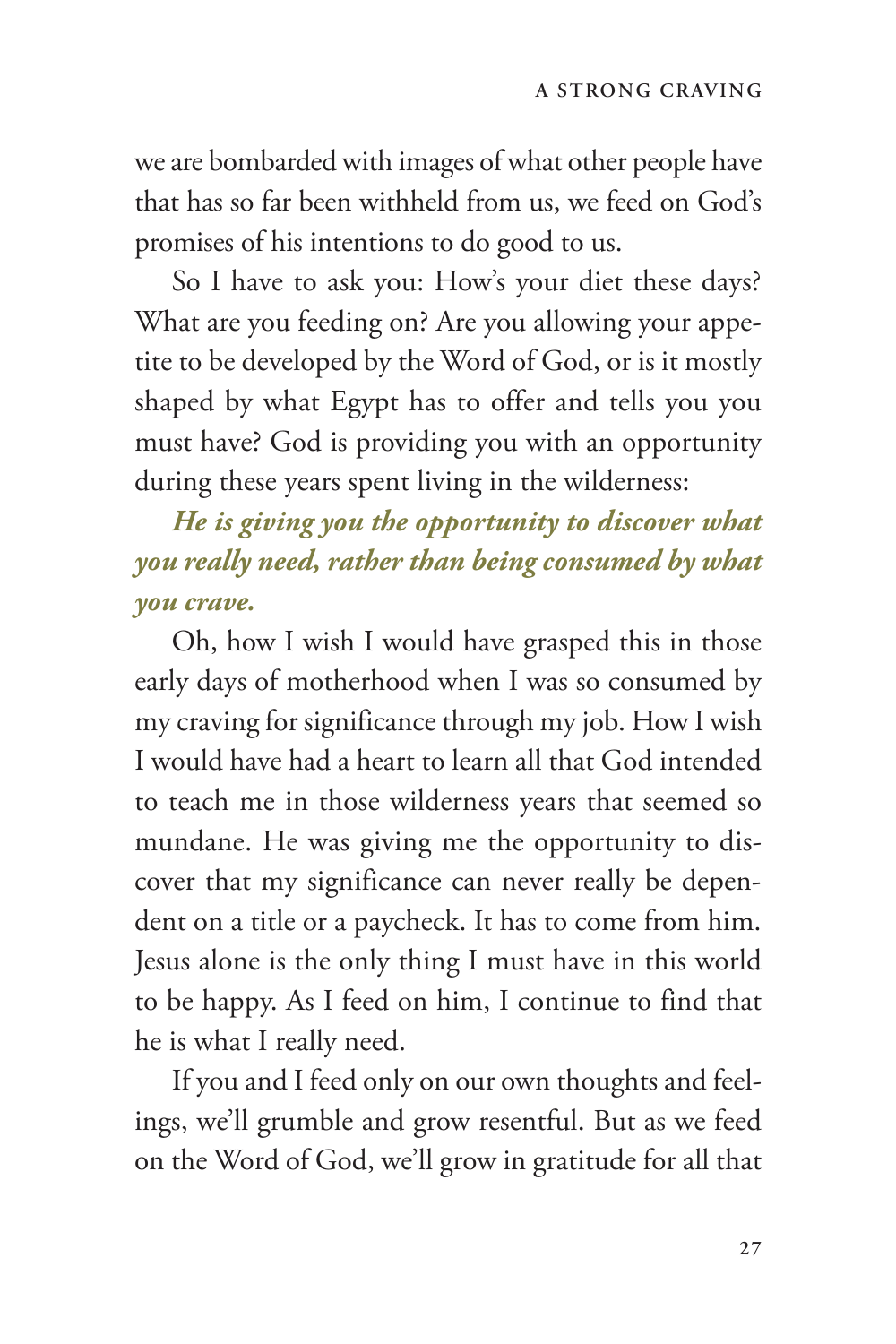God has provided, and we'll grow in anticipation for all that is yet to be provided.

#### **Another Test of Hunger in the Wilderness**

We would like to be able to look back at the family history we read about in Exodus, Numbers, and Deuteronomy and discover that our spiritual ancestors learned what they were meant to learn in the wilderness, that they developed an appetite for God's Word that continued when they moved into the land God provided for them. But they didn't. Instead, when they moved into Canaan, they began to consume all of the idolatry the Canaanites served up to them.

Ultimately, the people of Israel, whom God referred to as his "firstborn son," failed the test of the wilderness. So God sent another Son. And he let this Son experience hunger in the wilderness too.

Then Jesus was led by the Spirit into the wilderness to be tempted there by the devil. For forty days and forty nights he fasted and became very hungry.

During that time the devil came and said to him, "If you are the Son of God, tell these stones to become loaves of bread."

But Jesus told him, "No! The Scriptures say,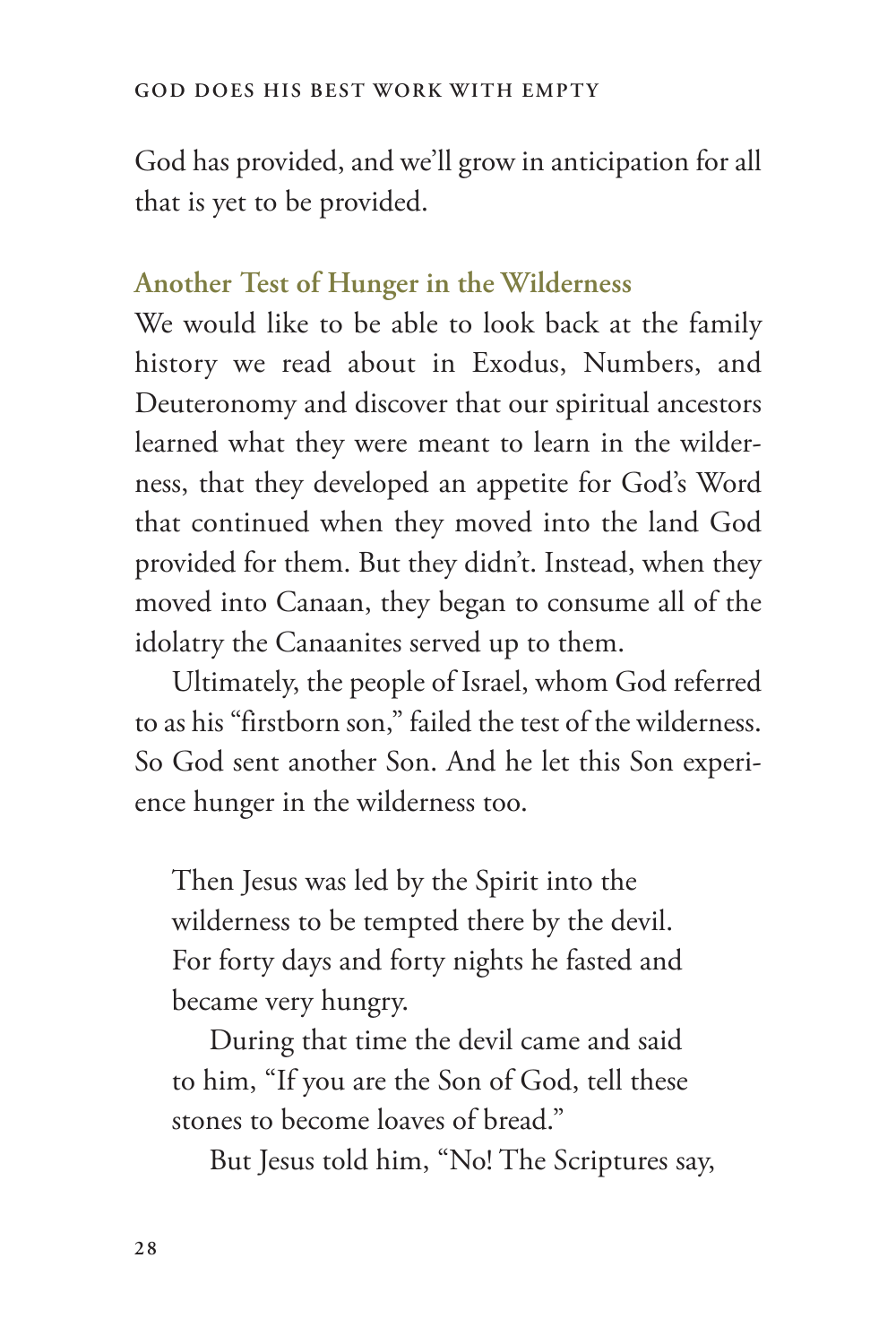'People do not live by bread alone,

but by every word that comes from the mouth of God.'"

 $MATTHEW 4:1-4$ 

God let Jesus hunger in the wilderness, not for forty years, but for forty days. But instead of grumbling, instead of accusing God of bringing him out into the wilderness to let him die, instead of taking it into his own hands to provide for himself, Jesus trusted in God's provision. Jesus demonstrated that he had spent the previous thirty years of his life feeding on every word that comes from the mouth of God, and it strengthened him for facing hunger in the wilderness with faith that God would provide what he needed.

#### **Hunger on the Hillside**

A day came when Jesus found himself in front of a hungry crowd. It was nearly time for the Jewish Passover celebration, the time when the people feasted in celebration of the rescue God had accomplished through Moses centuries before. So Jesus used the timely opportunity to give them a sign about who he is and why he came.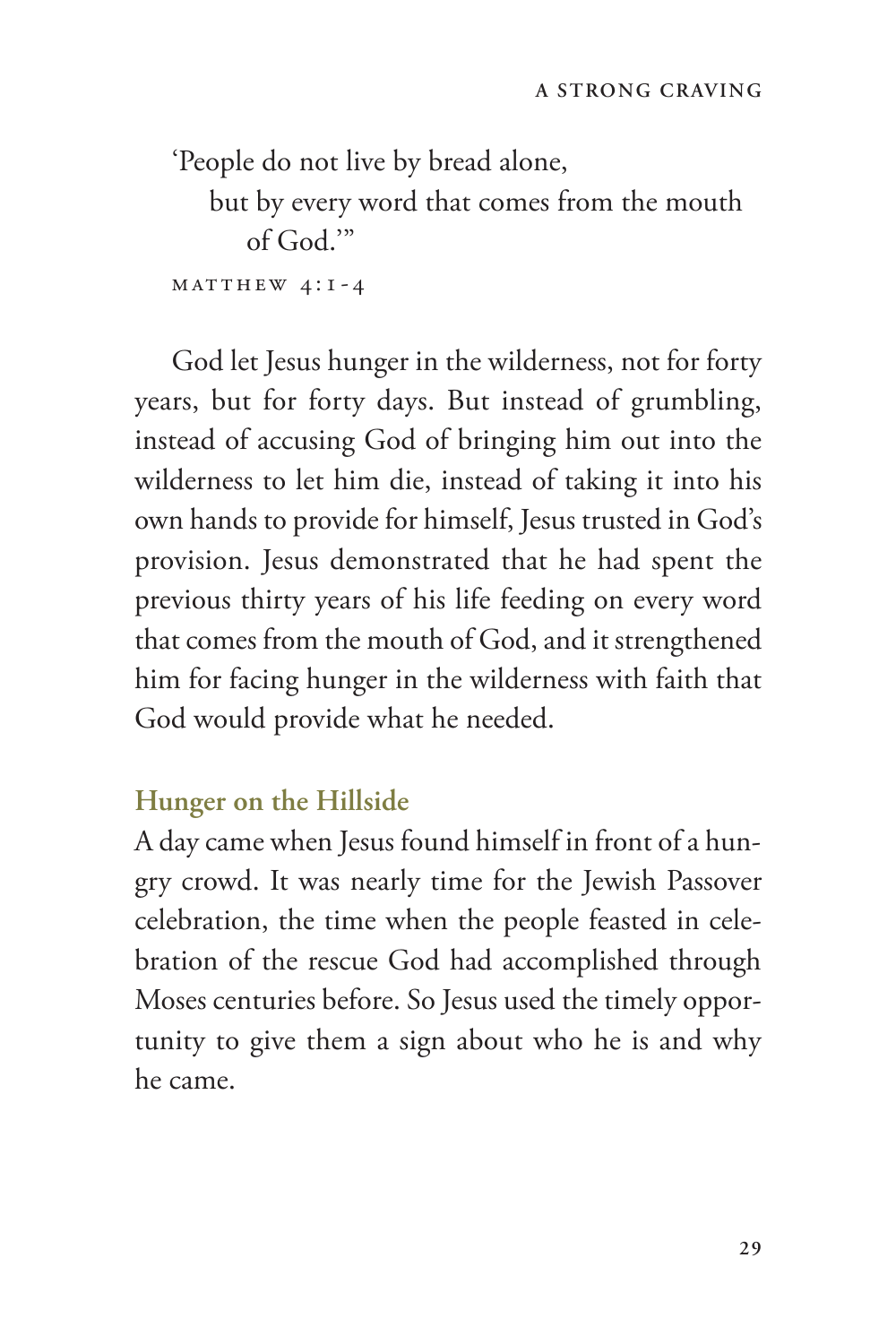Then Jesus took the loaves, gave thanks to God, and distributed them to the people. Afterward he did the same with the fish. And they all ate as much as they wanted.

John 6:11

As the people experienced the miracle of provision, they began to think that Jesus was another Moses, that the miracle that took place in the wilderness for forty years was beginning again. So the next day, they got into boats and crossed the Sea of Galilee to get to Capernaum, hopeful that Jesus would repeat the miracle of the previous day.

"Show us a miraculous sign if you want us to believe in you. What can you do? After all, our ancestors ate manna while they journeyed through the wilderness! The Scriptures say, 'Moses gave them bread from heaven to eat.'"

Jesus said, "I tell you the truth, Moses didn't give you bread from heaven. My Father did. And now he offers you the true bread from heaven. The true bread of God is the one who comes down from heaven and gives life to the world."

"Sir," they said, "give us that bread every day."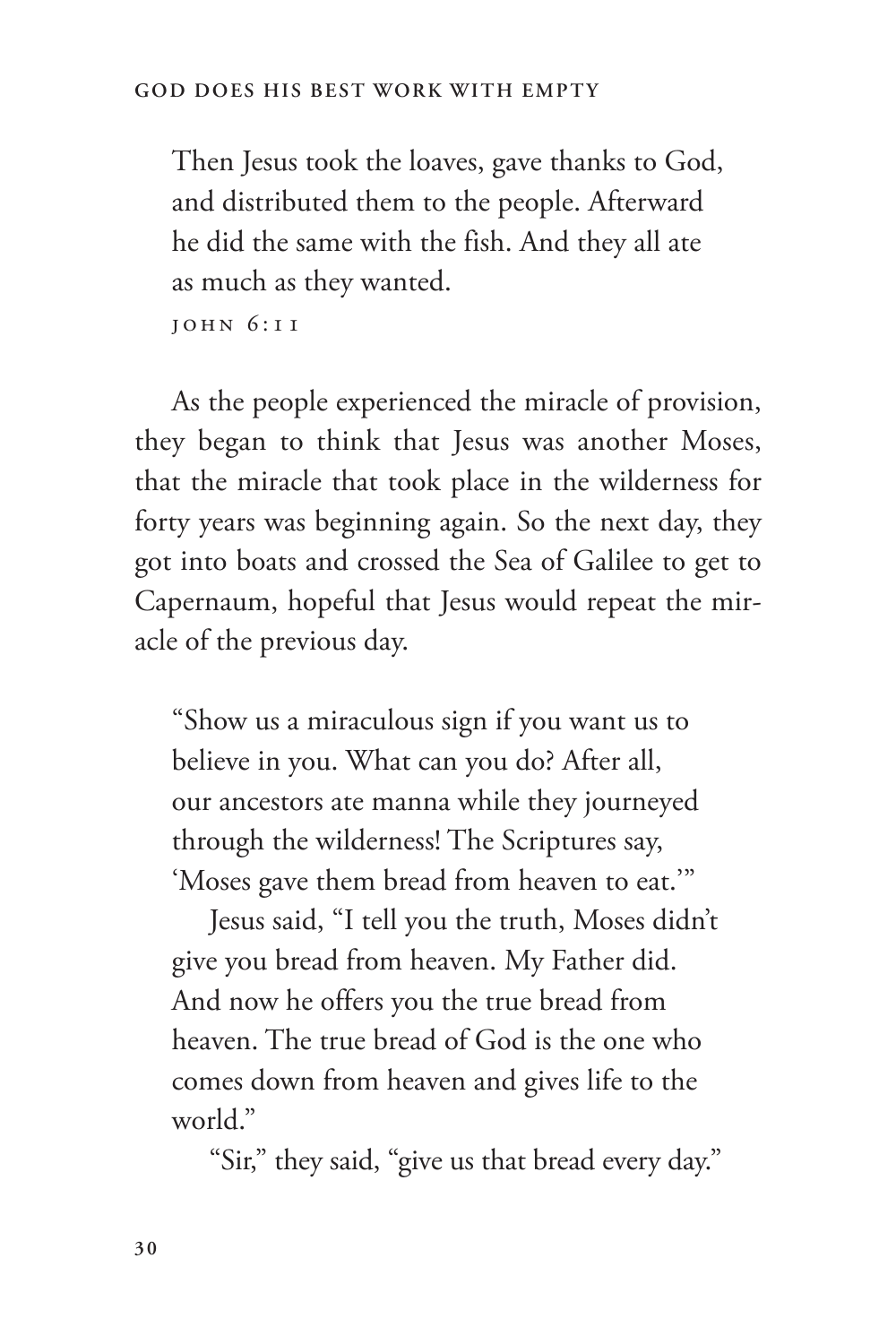Jesus replied, "I am the bread of life. Whoever comes to me will never be hungry again." John 6:30-35

The people were correct to relate the miracle that happened in their day to the story of what happened in Moses' day. But they were missing the point of the miracle. They were missing what the sign was pointing to. Jesus isn't merely the conduit of God's promise of bread, as Moses was. Jesus *is* the bread. And Jesus was standing there offering himself to them.

Now what would have made sense at this point was for them to come to him—in fact, run to him. But instead, they did something that sounds very familiar to us, having just read the story of their ancestors—our ancestors—in the wilderness. They grumbled.

[Jesus said,] "I am the living bread that came down from heaven. Anyone who eats this bread will live forever; and this bread, which I will offer so the world may live, is my flesh."

Then the people began arguing with each other about what he meant. "How can this man give us his flesh to eat?" they asked.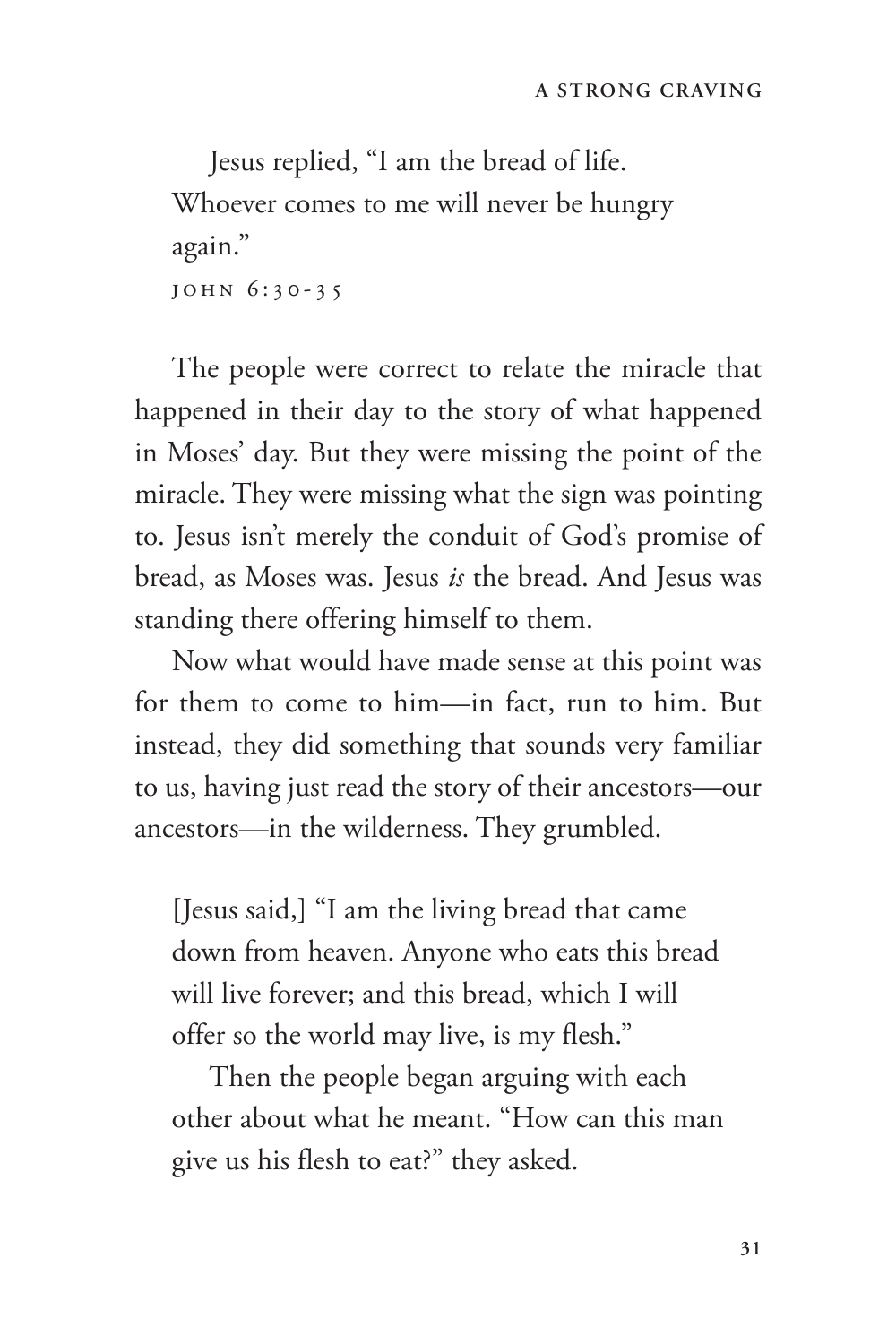So Jesus said again, "I tell you the truth, unless you eat the flesh of the Son of Man and drink his blood, you cannot have eternal life within you. But anyone who eats my flesh and drinks my blood has eternal life, and I will raise that person at the last day."

John 6:51-54

At this point, many of those who had been following Jesus turned away and deserted him. They only wanted bread from Jesus, not Jesus as bread. They were thinking that Jesus would be useful in their pursuit of the life they wanted, but they didn't really want *him*. They just wanted what they thought he could give to them.

And when we read this, we can't help but see ourselves in these people. We think life—the good life will come when Jesus gives us what we want, what we think we need. And just as he did with these people in Capernaum, he presses the issue with us to the point of offense. Jesus stands offering himself to us, and he's asking, "Will you feed on my atoning death as your life? Will you abide in me, feed on me, commune with me? Will you love me? Will you nurture your craving for me rather than insisting on having what you crave?"

Perhaps we're not as immediately dismissive of Jesus' offer of himself as the people were that day in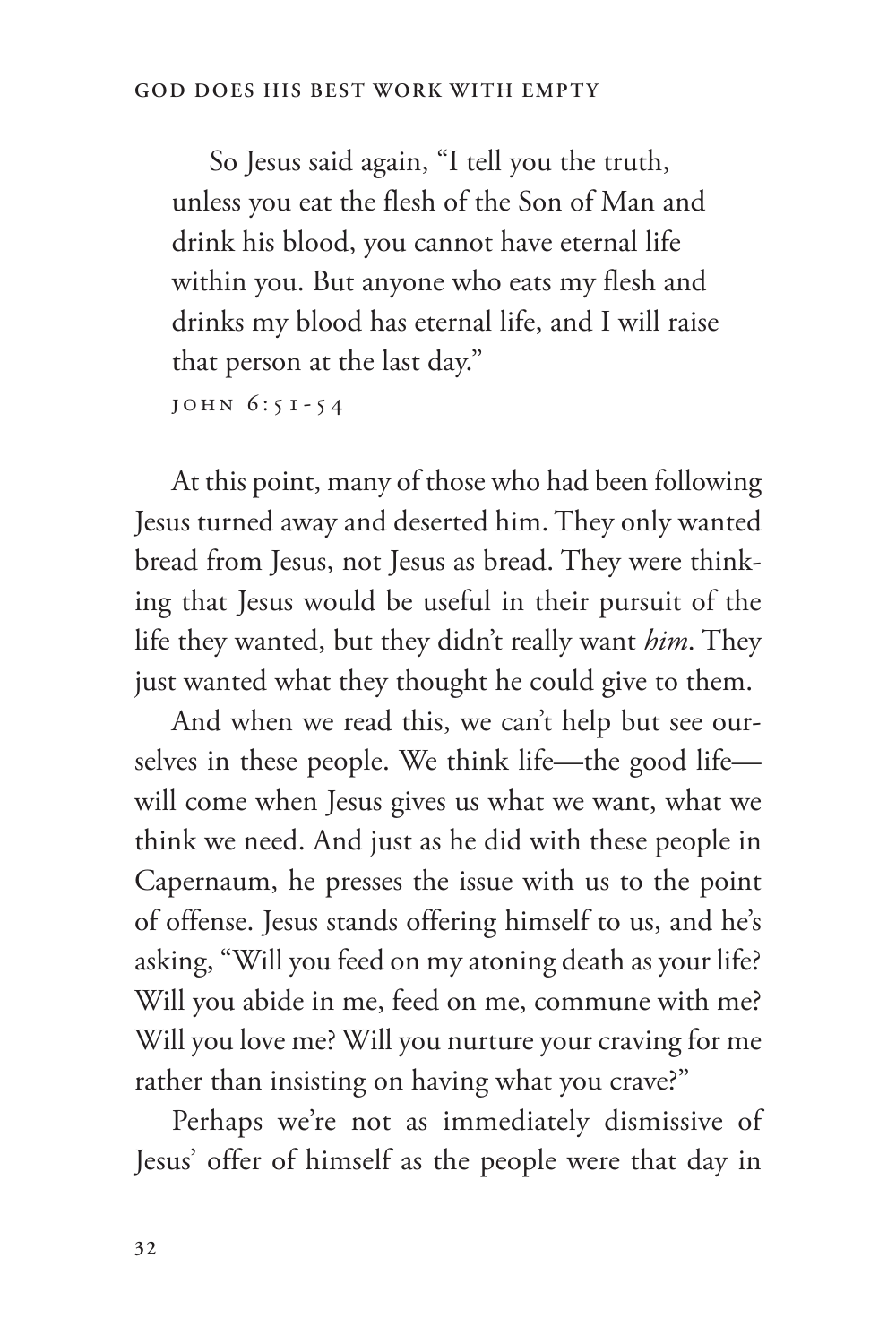Capernaum. We may be more polite, yet our attitudes and actions often say, "Jesus, thank you. I respect you and appreciate the offer. But if you really want to be helpful, you would add to my bank account, or add to my family, or add to the estimation others have of me." And Jesus looks us in the eyes and says, "Don't you understand? If you don't feed on me, you will starve to death. But as you feed on me, you take my own unlimited, unstoppable, unending life into yourself."

What a tragedy it would be for Jesus to supply everything on our wish lists yet leave our deepest need unmet, for him to shower us with what we want yet leave us empty of what we really need.

#### **How Will You Feed Your Hunger?**

My friend, I wish I could tell you that God is going to rain down whatever it is that you are so hungry for. I wish I could tell you that he is going to miraculously provide so that you will be filled. There are others who will say that. They'll tell you that if you have enough faith and pray the right prayer and speak the right words, then you will get your miracle. But we see all over Scripture that that just isn't true. I cannot tell you that your need is going to be met in the way and timing you are hoping and praying it will be met. No one can.

But what I can tell you is this: If you are hungry, God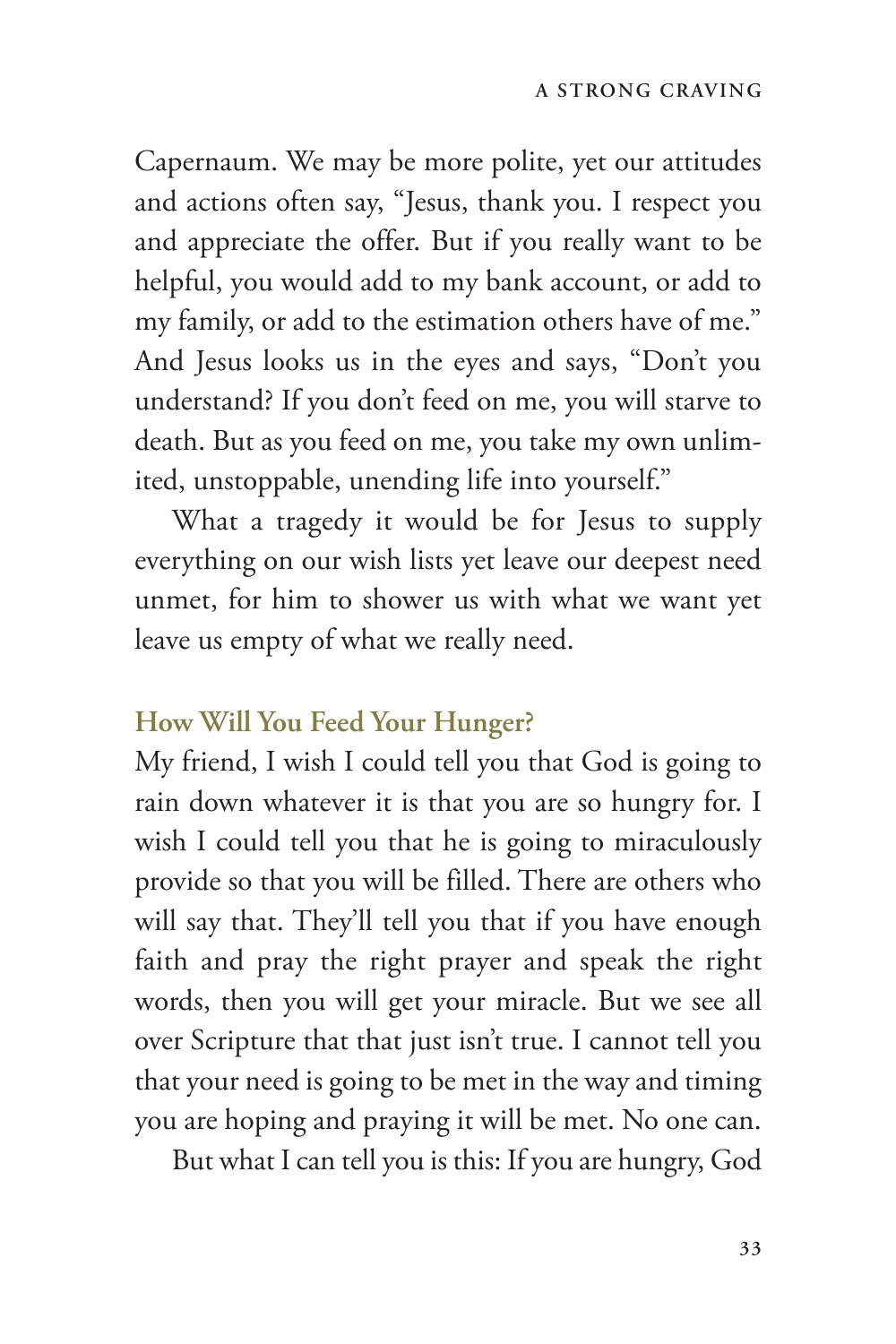is letting you hunger for a good purpose. God is giving you the opportunity to live out what you say you believe. God is strengthening you by forcing you to reckon with the inability of the things of this world to fill you up and their tendency, instead, to enslave you. God is seeking to retrain your appetite toward what you really need, what will truly satisfy and sustain you, what will infuse your life with lasting significance. God is whispering to you, or perhaps shouting to you in your emptiness, "Taste and see that the LORD is good" (Psalm 34:8).

Are you open to that? Or does that just sound like an empty religious answer that will leave you continuing to crave?

I can think of times when I have felt as if someone were giving me the pat answer, the spiritualized answer that I was certain I saw right through. I was quite sure that I was hearing just another worn-out version of "Get close to God by reading your Bible and praying" that simply would not work. At least I didn't think it would work for me. And maybe you think that what I'm saying to you right now is just a pat answer that you've heard before and that is really no answer at all. Perhaps you think there is no way that something as spiritualsounding as feeding on Christ day by day, hour by hour, would have any power to address your deep need.

But perhaps that's because you've never really tried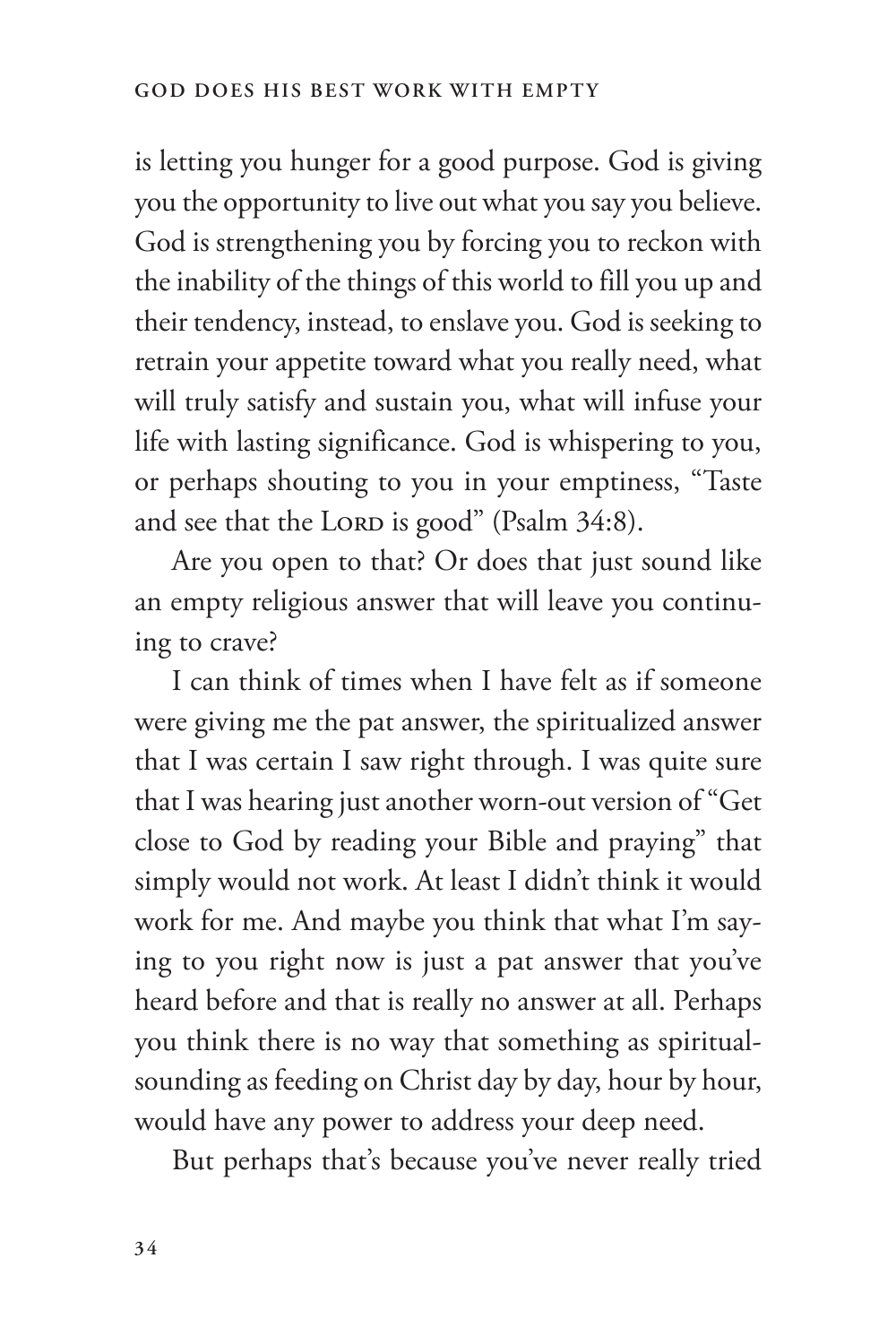it. Perhaps you've dabbled in it but never truly feasted on him. I wish I could look you in the eyes when I tell you that it is true that as we begin to chew on "every word that comes from the mouth of God"—not just by checking off a daily Bible reading, but by tearing off huge chunks of Scripture to think about, figure out, pray through, and submit to—we find that our cravings don't have as much power over us as they once did. As we make time day by day to simply savor who Jesus is and all he has done, is doing, and will do for us, rather than rushing through a fast-food meal of Netflix, Internet scrolling, and other diversions, we find ourselves tasting and seeing that the Lord is good. It's not that we're not hungry anymore; it's that our appetites are changing. We are discovering that Jesus is not someone we use to get a feast that's to our liking. Rather, Jesus is the feast.

As you feed on his obedient life, you'll lose your appetite for perfection and performance. As you feed on his sacrificial death, you'll be able to enjoy drawing close to God rather than living in fear of being under the judgment of God. And as you feed on his victorious resurrection, anchoring your hopes in the resurrection body that will be given to you, the heavenly inheritance that will be granted to you, and the eternal life that will be extended to you one day, you'll find that you stop